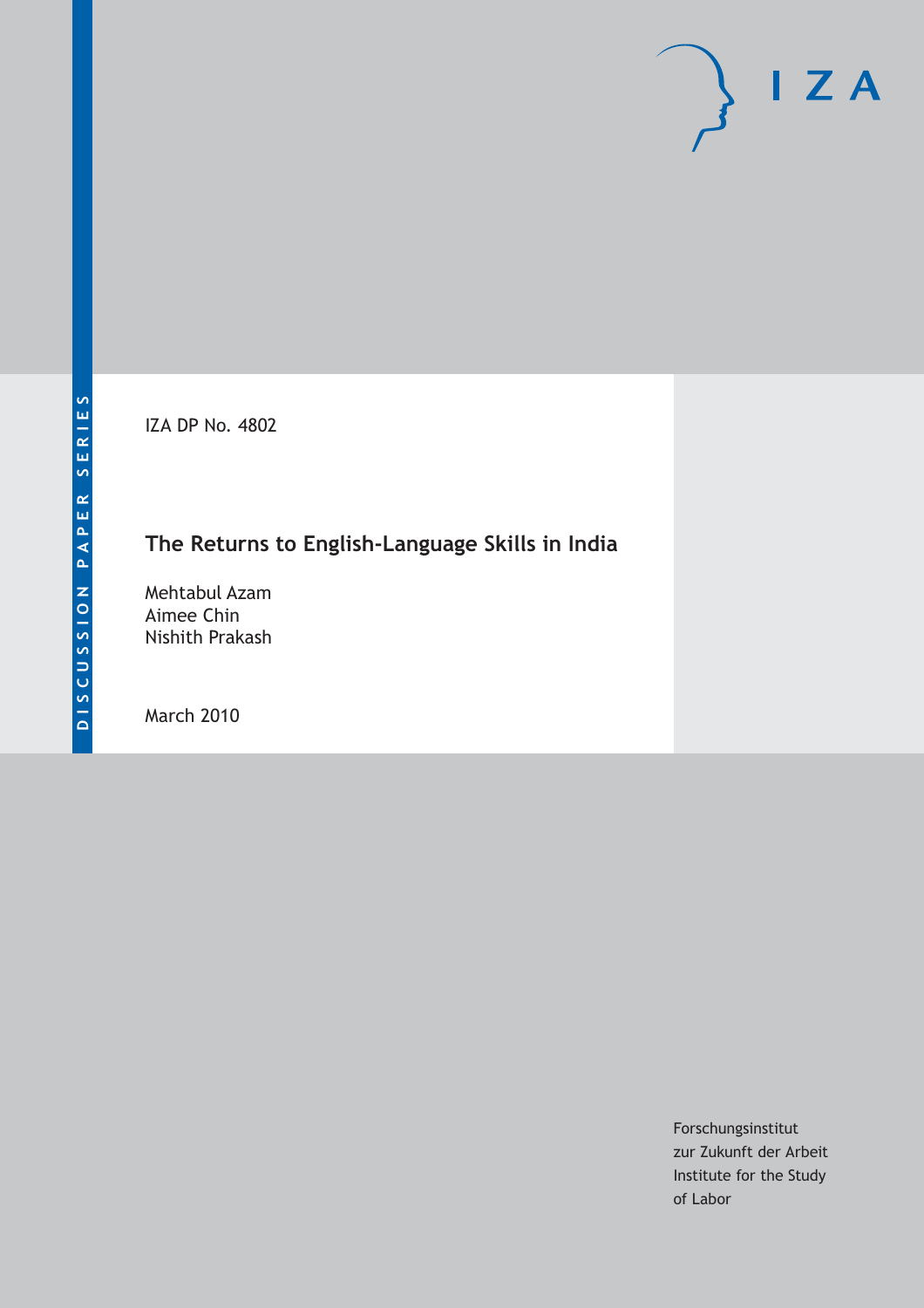# **The Returns to English-Language Skills in India**

### **Mehtabul Azam**

*World Bank and IZA* 

### **Aimee Chin**

*University of Houston and NBER* 

### **Nishith Prakash**

*Dartmouth College, CReAM and IZA* 

### Discussion Paper No. 4802 March 2010

IZA

P.O. Box 7240 53072 Bonn **Germany** 

Phone: +49-228-3894-0 Fax: +49-228-3894-180 E-mail: iza@iza.org

Any opinions expressed here are those of the author(s) and not those of IZA. Research published in this series may include views on policy, but the institute itself takes no institutional policy positions.

The Institute for the Study of Labor (IZA) in Bonn is a local and virtual international research center and a place of communication between science, politics and business. IZA is an independent nonprofit organization supported by Deutsche Post Foundation. The center is associated with the University of Bonn and offers a stimulating research environment through its international network, workshops and conferences, data service, project support, research visits and doctoral program. IZA engages in (i) original and internationally competitive research in all fields of labor economics, (ii) development of policy concepts, and (iii) dissemination of research results and concepts to the interested public.

IZA Discussion Papers often represent preliminary work and are circulated to encourage discussion. Citation of such a paper should account for its provisional character. A revised version may be available directly from the author.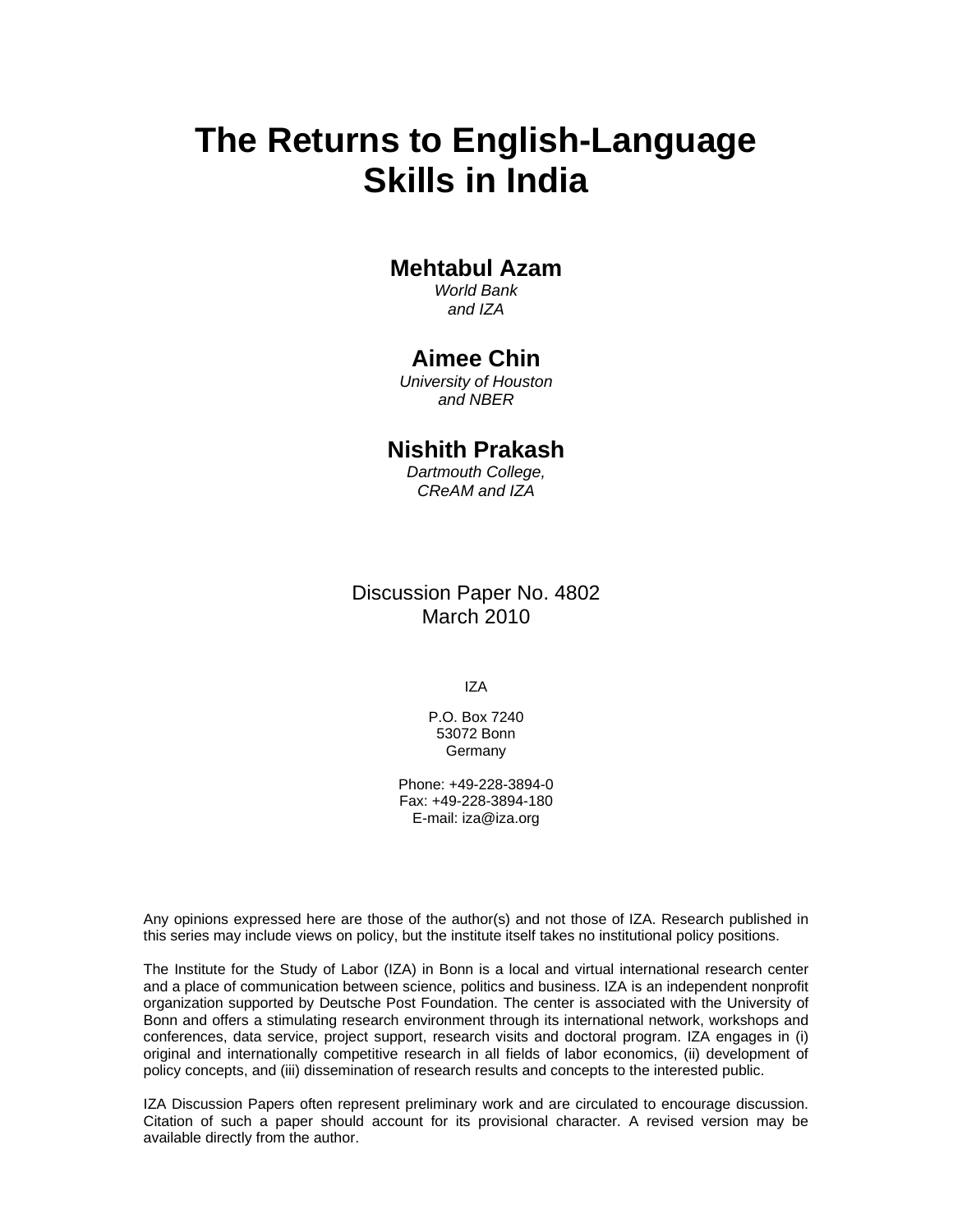IZA Discussion Paper No. 4802 March 2010

## **ABSTRACT**

## **The Returns to English-Language Skills in India\***

India's colonial legacy and linguistic diversity give English an important role in its economy, and this role has expanded due to globalization in recent decades. It is widely believed that there are sizable economic returns to English-language skills in India, but the extent of these returns is unknown due to lack of a microdata set containing measures of both earnings and English ability. In this paper, we use a newly available data set  $-$  the India Human Development Survey, 2005 – to quantify the effects of English-speaking ability on wages. We find that being fluent in English (compared to not speaking any English) increases hourly wages of men by 34%, which is as much as the return to completing secondary school and half as much as the return to completing a Bachelor's degree. Being able to speak a little English significantly increases male hourly wages 13%. There is considerable heterogeneity in returns to English. More experienced and more educated workers receive higher returns to English. The complementarity between English skills and education appears to have strengthened over time. Only the more educated among young workers earn a premium for English skill, whereas older workers across all education groups do.

JEL Classification: J31, J24, O15

Keywords: English language, human capital, India

Corresponding author:

-

Nishith Prakash Department of Economics Dartmouth College 305 Rockefeller Hall Hanover, NH 03755-3514 USA E-mail: nishith.prakash@dartmouth.edu

<sup>\*</sup> We thank Eric Edmonds, Chinhui Juhn and participants in the Texas A&M Applied Microeconomics Workshop and Rutgers Empirical Microeconomics Workshop for helpful comments and discussion. The findings and opinions expressed here are entirely those of the authors and do not necessarily represent those of the World Bank.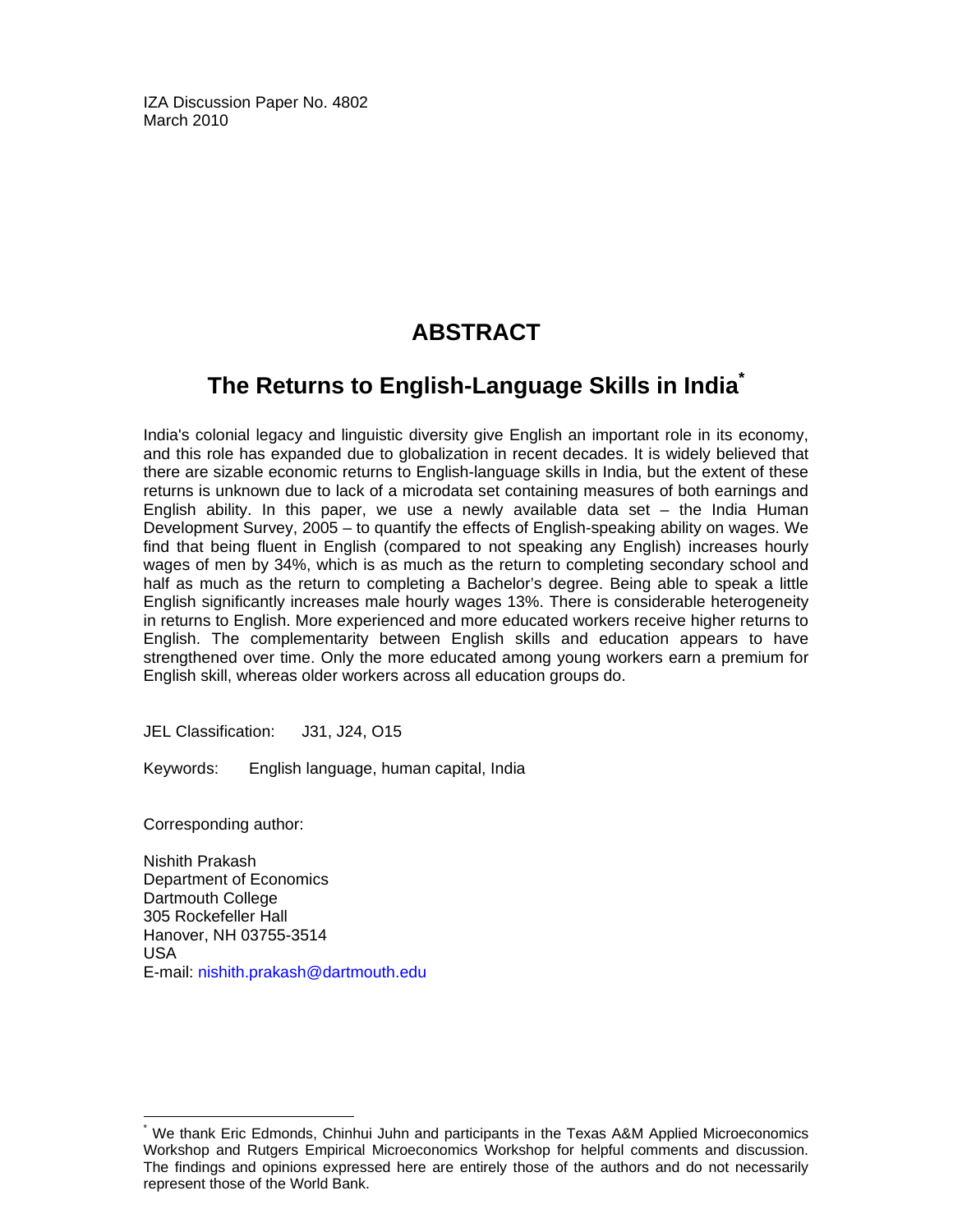## 1 Introduction

India's colonial legacy and linguistic diversity give English an important role in its economy, and this role has expanded due to globalization in recent decades. It is widely believed that there are sizable economic returns to English-language skills in India, but the extent of these returns is unknown due to lack of a microdata set containing measures of both earnings and English ability.<sup>1</sup> We take advantage of a newly available nationally representative individual-level data set, the India Human Development Survey (IHDS), 2005, to provide the first estimates of the returns to English-language skills in India. A second contribution of this paper is to provide new descriptive information about the prevalence of English ability in India. Based on the 1991 Census, 11% of the Indian population reported some English ability. It would be useful not only to have more recent figures, but also to examine English ability along various dimensions such as education, age and sex.

A major challenge to estimating the returns to English is the likely endogeneity of language skills in the earnings equation. A priori, omitted variables bias seems to be a serious concern; for example, omitted ability or local labor market conditions can be correlated with both language skills and earnings. We exploit the richness of IHDS data to address these concerns. For example, the IHDS has data on individual performance on the secondary school leaving certificate board examination, which provides a credible proxy for ability in the Indian context. As well, the large sample size and detailed geographic identifiers permit controlling for labor market characteristics via district fixed effects.

Our main findings are as follows. On average, wages are 34% higher for men who speak fluent English and 13% higher for men who speak a little English relative to men who speak no English. There is considerable heterogeneity in returns to English. More experienced and more educated workers receive higher returns to English. The complementarity between

<sup>&</sup>lt;sup>1</sup>Munshi and Rosenzweig (2006) and Chakraborty and Kapur (2008)estimate the returns to attending a school using English as the medium of instruction. We explain in subsection 2.2 that this is not the same as the returns to English-language skills.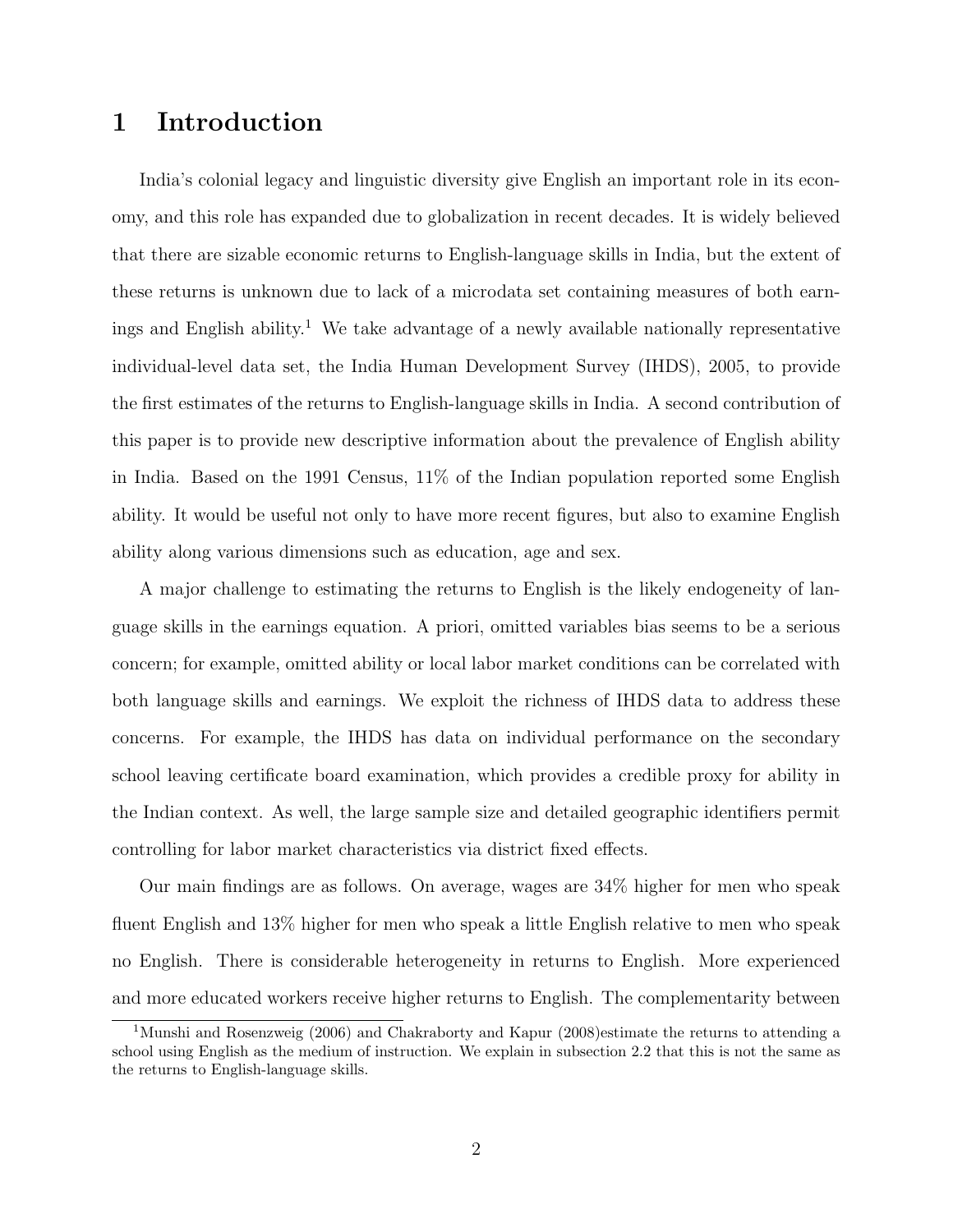English skills and education appears to have strengthened over time. Only the more educated among young workers earn a premium for English skill, whereas older workers across all education groups do.

This study is of interest for several reasons. Foremost, knowing the returns to English would help individuals and policymakers in India make decisions about how much to invest in English skills. Language skills are costly to acquire, and it is difficult to make optimal choices without knowledge about the expected benefits of English-language skills. Additionally, this study informs on the more general question of the value of English in a context where English is not a prevalent language. English is often used as a lingua franca–the language of communication among two parties who do not share a common native language–and many countries, even ones that are not former British or American colonies, invest in English skills.

The remainder of this paper is organized as follows. Section 2 provides background on English in India and discusses the related literature. Section 3 presents the empirical framework. Section 4 describes the data. Section 5 presents the results on returns to Englishlanguage skills in India. Section 6 concludes.

## 2 Background and Related Literature

#### 2.1 English in India

India is a linguistically diverse country–it has thousands of languages, of which 122 have over 10,000 native speakers according to the 2001 Census. English is only 44th on the list of languages in India with the most native speakers, belying its important role in India since the arrival of the British East India Company in the 1600s. India was formally ruled by the British Empire from 1757-1947 (by the British East India Company from 1757-1857, and by the British Crown from 1858-1947). During this time, English became the language of power and prestige. It was associated with the ruling British, the law was in English, and government administration, at least at the higher levels, was conducted in English.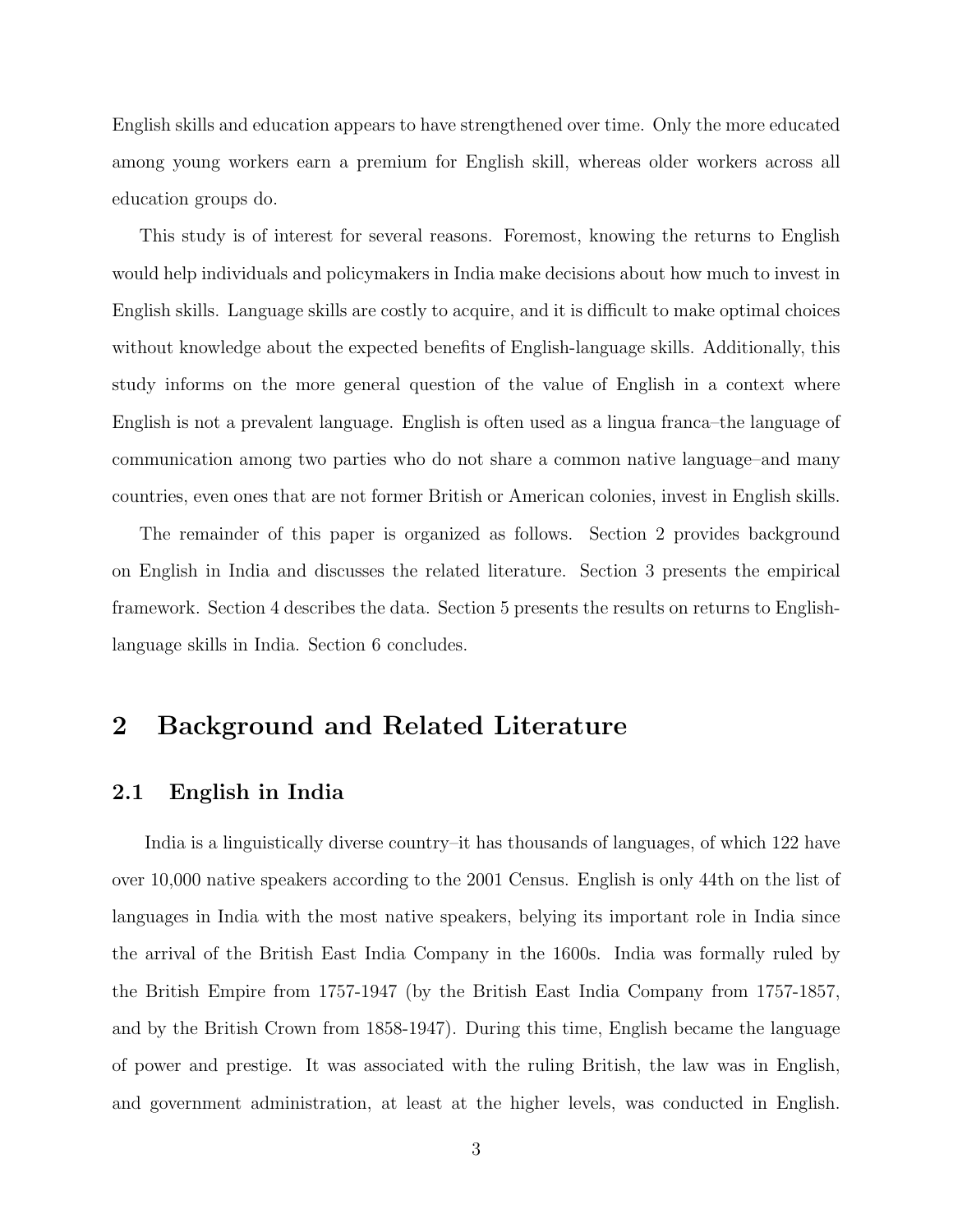Additionally, it became the medium of instruction in public schools.<sup>2</sup>

After India gained independence from the British in 1947, debate ensued over the role of the colonial language in the country. There were calls to replace English with a native Indian language as the official language of India to reinforce national identity. A natural candidate was Hindi, which is by far the most dominant mother tongue in India.<sup>3</sup> However, it was politically infeasible to make Hindi the sole official language of India as it was thought to be disadvantageous to states where Hindi was not prevalent–Hindi is spoken by most in the north, by few in the south. Thus, the Constitution of India names both Hindi and English as the official languages of India. Individual states legislate their own official languages, but communication among states and in the federal government would take place in Hindi or English.

From an individual's perspective, there are several economic incentives to learn English. On the one hand, English has value as a lingua franca. A knowledge of a common language facilitates communication. A common language is especially useful in linguistically diverse places, where the chances of meeting someone with the same native language is relatively low. In India, there is considerable variation in languages spoken even within narrowly defined regions, such as the district.<sup>4</sup> A common language is also useful for international trade. While English is not the only possible lingua franca, it is a natural one given India's colonial past and given the influence of the United States in the world economy. On the other hand, the use of English is firmly entrenched in government and schools due to the colonial past. To be a government official or teacher (other than at low levels), one needs to be proficient in English. These occupations are considered attractive in India because they are white-collar jobs providing secure employment and good benefits. In contrast, most jobs in the India are

<sup>2</sup>Under British rule, India established a system of public education; before, there were few schools and only the elite received schooling. It was decided after much debate that English would be the medium of instruction in this new system of public schools.

<sup>3</sup> In 2001, 40% of the population named Hindi as their mother tongue; the next language with most native speakers, Telugu, claimed only 8%.

<sup>4</sup>See Shastry (2008) for more on within-district variation in languages spoken. India is comprised of 35 states/union territories which are subdivided into 628 districts.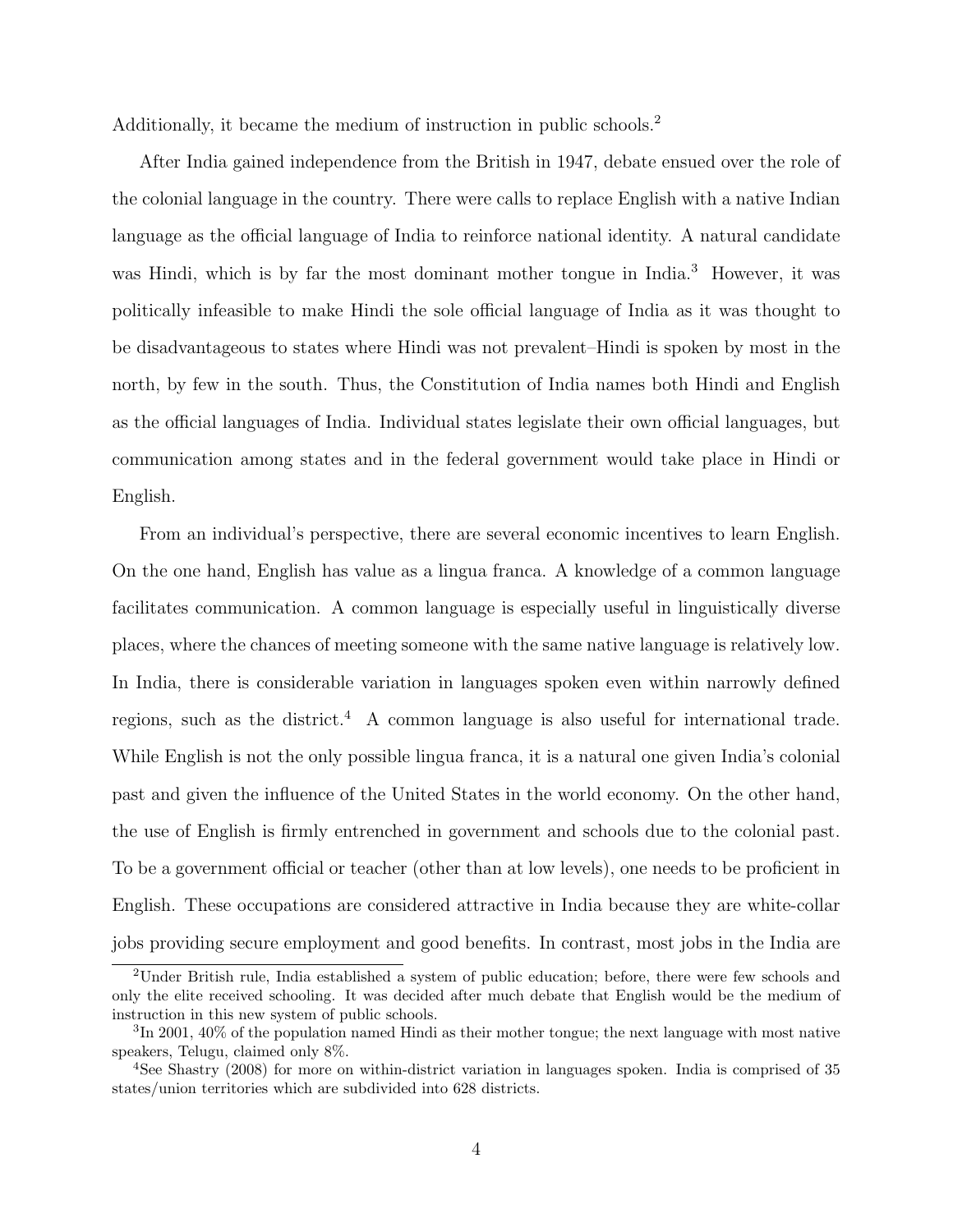on household farms or in casual labor, which tend to provide uncertain means of livelihood and involve strenuous physical labor.

Though only 0.2% of the Indian population reported English as their mother tongue in the 2001 Census, considerably more know it as a second or third language. According to the 1991 Census, 11% of the Indian population reports English as a second or third language. It is widely believed that English knowledge has grown since 1991, but there has been no data to substantiate these claims until now, with the release of the India Human Development Survey (IHDS), 2005 (we describe these data in Section 4). Table 1 reports the mean English ability among individuals aged 18-65 in the IHDS along various dimensions. One in five Indians report having the ability to speak English, comprised of 4% who can converse fluently in English and 16% who can converse a little in English. English ability is higher among men– approximately 26% of men report having the ability to speak English compared to 14% of women–and this is likely due to the differences in educational attainment, which we discuss below. English ability is higher among younger people–25% of people aged 18-35 speak English compared to 13% for people aged 51-65. These differences may be due to differences in educational attainment, greater incentives to learn English due to globalization in recent decades, or depreciation of English skills with time since leaving school.

The ability to speak English increases dramatically with educational attainment in India. Almost 89% of individuals who have at least a Bachelor's degree can speak English as compared to 56% for those who have completed secondary schooling (10-14 years of schooling completed), 11% for those who have completed 5-9 years, and virtually nil for for those who have less schooling. The positive relationship between English ability and educational attainment is not surprising since English is not the native language of 99.8% of the Indian population, and thus the main exposure to English for children would be in schools. In India, many public schools follow the "Three Language Formula" recommended by the central government, which generally leads to teaching in English by middle school.<sup>5</sup> According

<sup>&</sup>lt;sup>5</sup>This calls for the teaching in the mother tongue or regional language during primary school. After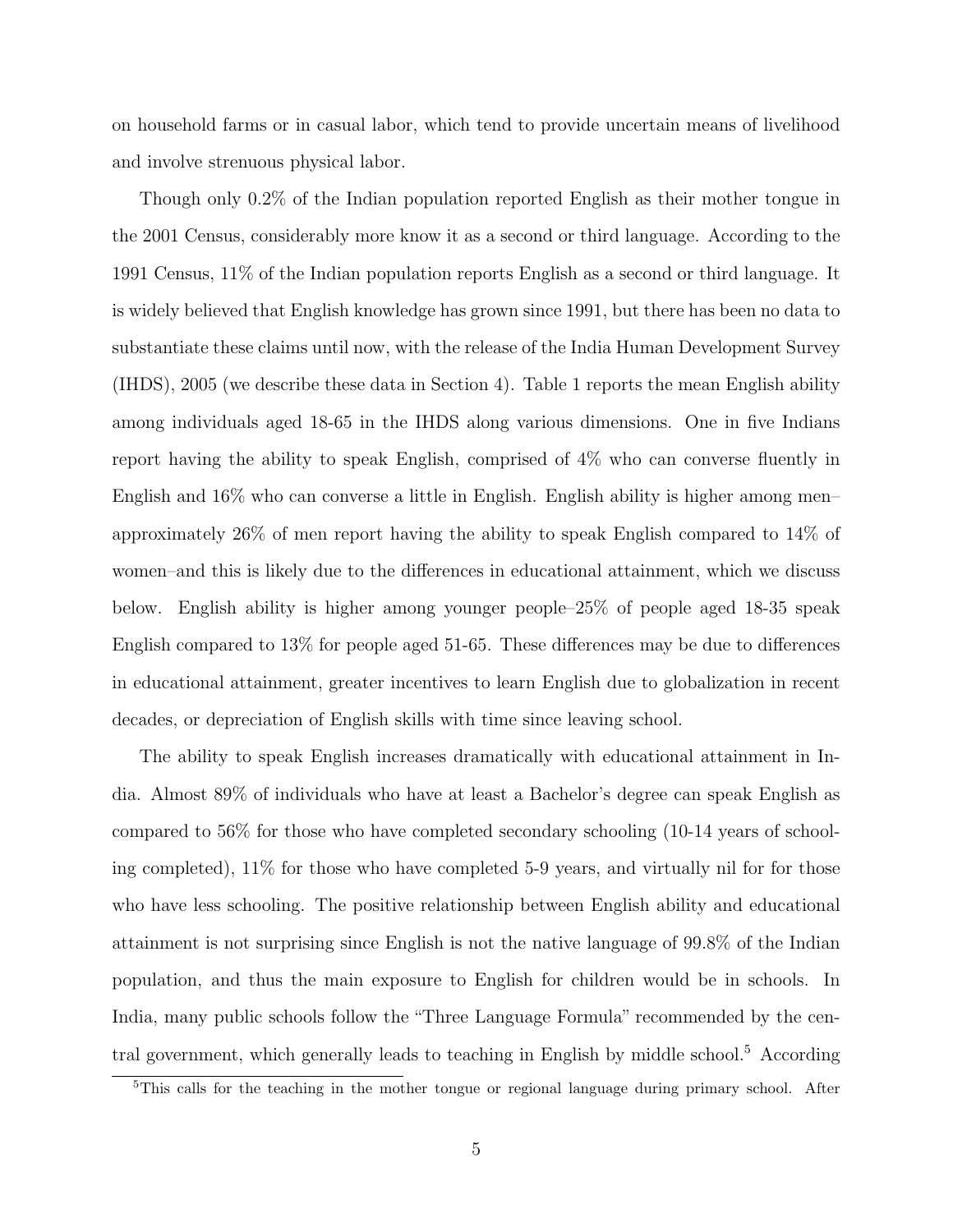to the 1986 All-India Education Survey, which is a census of schools, 1.3% of schools with grades 1-5 used English as the medium of instruction, and 15% reported teaching English as a first or second language. In schools with grades 6-8, these figures rise to 3.6% and 63%, respectively. In secondary schools (covering grades 9 and 10), 8.2% use English as the medium of instruction, and 65% teach English as a first or second language. In higher secondary schools, colleges and universities, English is often used though it should be pointed out that it is possible to graduate from secondary school and college without being proficient in English; except in the science and engineering fields, many courses are offered in Hindi or the state language, and exams may be written in English, Hindi or the state language.

Next, we examine percent speaking English by social group. In India, the two most disadvantaged social groups are the schedule tribes (STs) and scheduled castes (SCs).<sup>6</sup> The Other Backward Classes (OBCs) are above the SCs in ritual standing, but are also much worse off than the higher castes. English ability is greater among members of higher castes than members of lower castes or the scheduled tribes. This is likely related to the lower educational attainment, and in the case of the scheduled tribes, of their geographic isolation.

The bottom of Table 1 presents mean English ability by geography. There is a large difference in English ability by urban status: 35% of individuals living in urban areas report to have ability to speak English as compared to only 14% living in rural areas. There is considerable variation in English ability across the regions as well. This is further illustrated in Figure 1, which displays mean English ability by state.

Having documented the prevalence of English proficiency in India using the IHDS, we proceed to estimate the returns to English proficiency in India. Before we do this, we discuss the related literature and our empirical framework.

primary school, introduce a second language–this might be Hindi (in states where Hindi is not the dominant language) or English or some other modern Indian language. After middle school, introduce a third language.

<sup>6</sup>STs are distinguished by their tribal culture and physical isolation. SCs are groups with low social and ritual standing. In the British era, these were called the depressed classes, and colloquially they have also been called the untouchables and backward classes though these terms are out of favor. The Constitution (Scheduled Castes) Order of 1950 and the Constitution (Scheduled Tribes) Order of 1950 lists which castes, races and tribes are designated SCs and STs, respectively.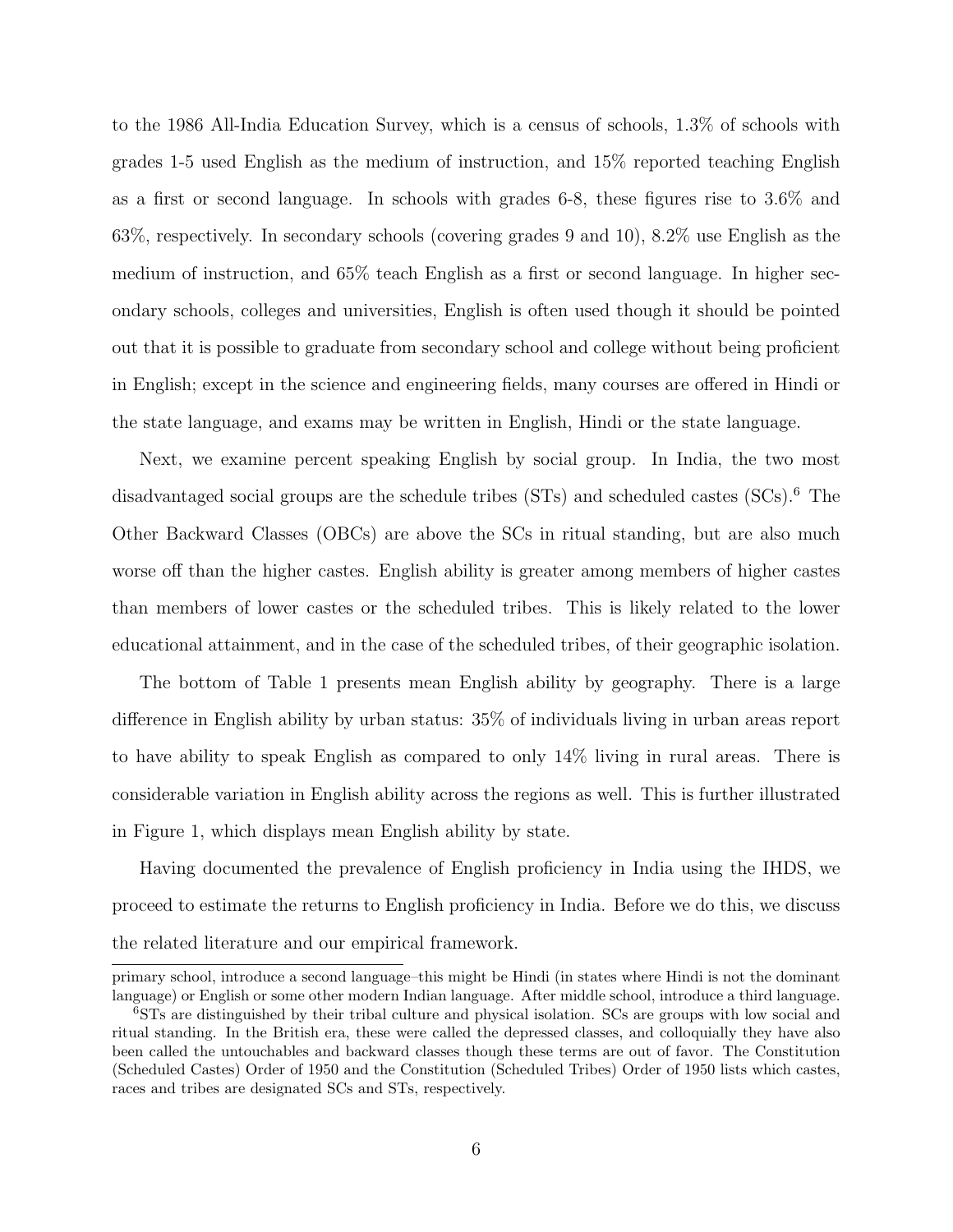### 2.2 Previous Literature

We are aware of two previous studies on the relationship between English-language skills and earnings in India: Munshi and Rosenzweig (2006) and Chakraborty and Kapur (2008), where the latter is an unpublished manuscript. Both estimate the returns to attending a school with English (as opposed to some native language) as the medium of instruction. Munshi and Rosenzweig collected their own data on Maharashtrians living in Dadar, which is located in Mumbai, Maharashtra, India. Using data on parents' income histories and the language of instruction in their secondary school (Marathi or English), they estimate significant positive returns to an English-medium education.<sup>7</sup>Attending an English-medium school increased both women's and men's income by about 25% in 2000. Chakraborty and Kapur use National Sample Survey data to estimate the impact of a 1983 policy in West Bengal which eliminated English as the medium of instruction in primary schools. They find that switching from English to Bengali medium of instruction significantly reduced wages. Simple comparisons of cohorts attending primary school before and after the policy change suggest that English-medium schooling raised wages about  $15\%$  in the  $2000s$ .<sup>8</sup>

Our study differs from the two aforementioned studies in two key respects. First, the "returns to English" that we are estimating is the returns to English-language skills as opposed to the returns to English-medium education. In general, we might think that being taught in English would increase one's English-language skills relative to being taught in some other language, so the latter estimates just need to be scaled up by some factor to obtain the former.<sup>9</sup> Angrist and Lavy (1997), for example, find that French-language skills significantly deteriorated in Morocco as a result of a policy that changed the language of instruction

<sup>7</sup>These returns are described in greater detail in Munshi and Rosenzweig (2003).

<sup>8</sup>Estimates controlling for secular cohort trends suggest somewhat larger effects.

<sup>9</sup>That is, we might think of the returns to English-medium schooling as a reduced-form relationship between English-language skills and earnings. In order to recover the returns to English-language skills, one needs to know the "first-stage" effect of English-medium schooling on English-language skills. In practice, there might be complications since English-medium schooling might impact earnings through mechanisms other than English-language skills. For example, Roy (2004) finds that the West Bengal policy that changed the medium of instruction from English to Bengali increased educational attainment.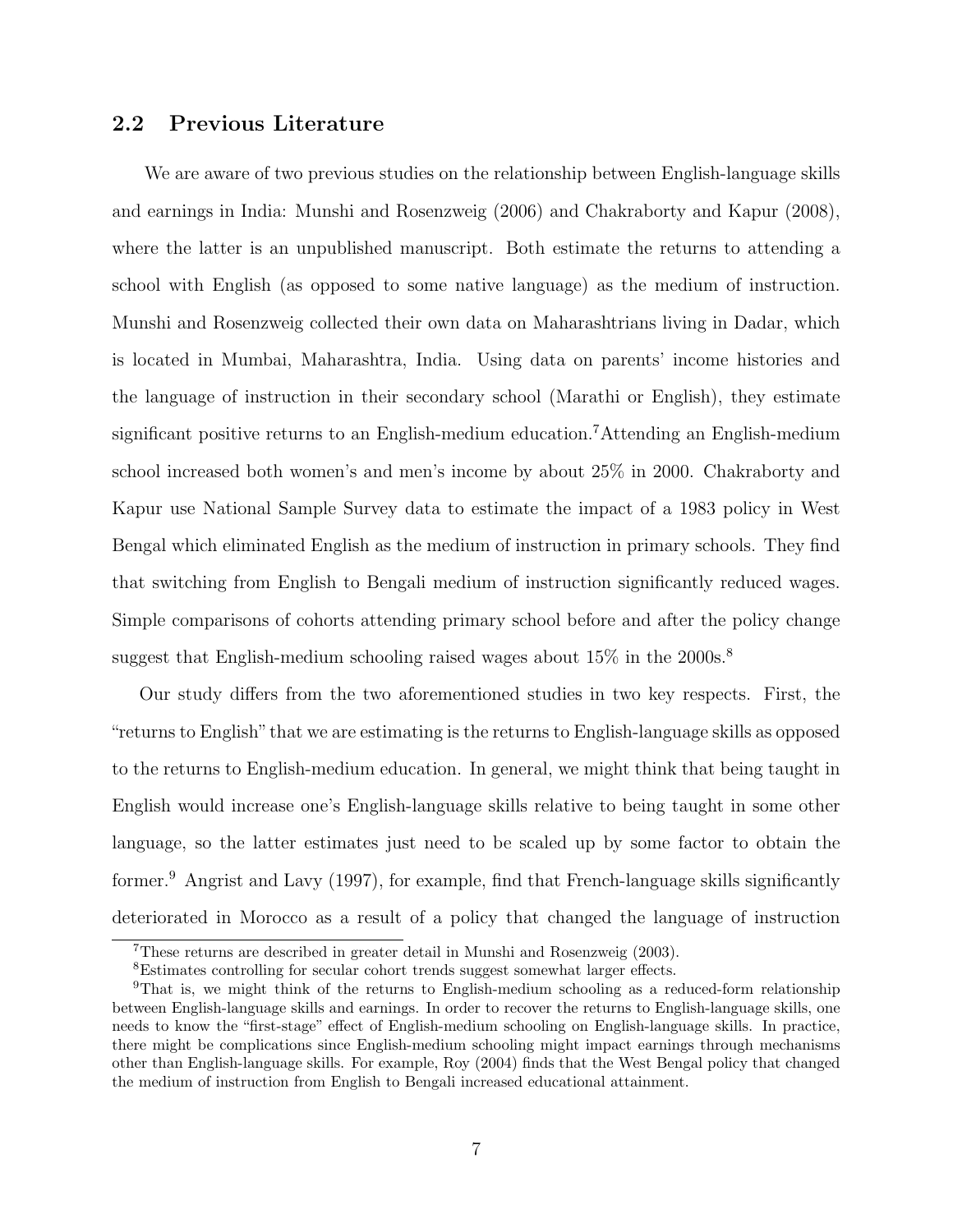in post-primary grades from French to Arabic. However, Angrist, Chin and Godoy (2008) find that in Puerto Rico, switching the medium of instruction from English to Spanish in Puerto Rico had no impact on the English-speaking proficiency of Puerto Ricans; thus, it is not a foregone conclusion that instruction in a foreign language will lead to greater proficiency in that foreign language. In fact, the premise of He, Linden and MacLeod (2008) is that Indian primary schools are ineffective at teaching English.<sup>10</sup> A second difference is that our study uses a large, nationally representative data set, which enables us to explore potential heterogeneity in returns to English-language skills along various dimensions (below, we will allow returns to vary by sex, age, education, urban/rural residence and social group). Munshi and Rosenzweig's findings come from one community in Mumbai, and Chakraborty and Kapur's findings come from a policy change in one state, West Bengal.

There is a large literature on the effects of language skills on wages using data from other countries. However, most of these studies estimate the returns to the host-country language for immigrants to that host country, such as the returns to English for U.S. immigrants. Bleakley and Chin (2004) provide a brief overview of these studies. Fewer studies estimate the return to a language that is not the country's dominant language. Two studies that estimate the effect of a colonial language are Angrist and Lavy (1997), who estimate the return to French-language skills in Morocco, and Levinsohn (2007), who estimates the returns to speaking English in South Africa. Two that estimate the effect of foreign languages that do not have a colonial past in the country are Saiz and Zoido (2005) and Lang and Siniver (2006). Saiz and Zoido estimate the returns to Spanish, French and other foreign languages among U.S. college graduates. Lang and Siniver estimate the returns to English proficiency in Israel, a country where English is neither a dominant nor official language. The latter two studies suggest that proficiency in an international language such as English is rewarded

<sup>&</sup>lt;sup>10</sup>They perform a randomized evaluation of a new methodology for teaching English in primary schools. At the outset of the experiment, they found that only 10% of second and third graders could identify the picture of the correct object when given the object's English name even though these words were part of the official English curriculum.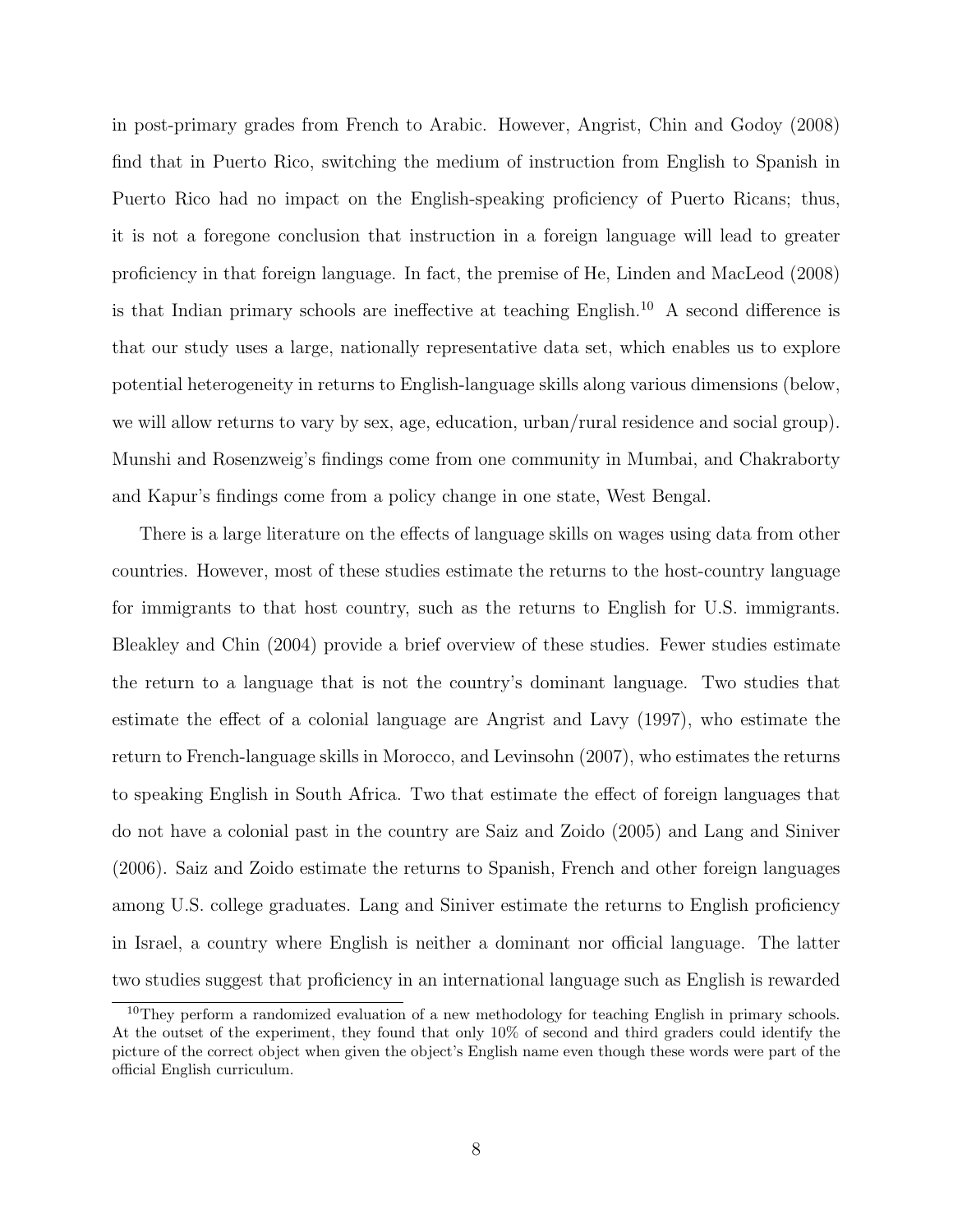more in the labor market than proficiency in some other foreign language.

Our study is also related to a couple of recent unpublished manuscripts on the connection between language and economic development in India. First, Shastry (2008) finds that Indian districts whose population's mother tongue is more linguistically dissimilar to Hindi attract more information technology (IT) jobs, which she attributes to the lower cost of learning English.<sup>11</sup> Then she finds that a greater IT presence is associated with a greater increase in school enrollment and a smaller increase in the wage premium for educated workers in districts where the mother tongue is more linguistically dissimilar to Hindi. However she does not have individual-level data on English-language skills–her language variables are at the district level–and does not estimate returns to English proficiency per se. Second, Clingingsmith (2008) finds that districts that had greater increases in manufacturing employment experienced greater increases in the proportion of minority-language speakers becoming bilingual (where the second language is a regional or national language).

This study makes several contributions. It is the first to estimate the returns to Englishlanguage skills in India. A major hurdle in the past has been the availability of a data set measuring both language skills and earnings of individuals. The recent availability of data from the India Human Development Survey (IHDS), 2005 helps us clear this hurdle. Additionally, it adds to the handful of studies that estimates the effect of proficiency in a foreign language that has colonial roots or serves as an international language. Finally, it adds to the few studies on the topic using data from a developing country.

## 3 Empirical Framework

English-language skills are a form of human capital. Individuals, or parents acting on their behalf, weigh the marginal costs and marginal benefits of investing in English-language skills. There could be both monetary and non-monetary costs associated with acquiring

<sup>&</sup>lt;sup>11</sup>The reasoning is that people whose native language is not Hindi or English will learn Hindi if their mother tongue is very similar to Hindi and English otherwise.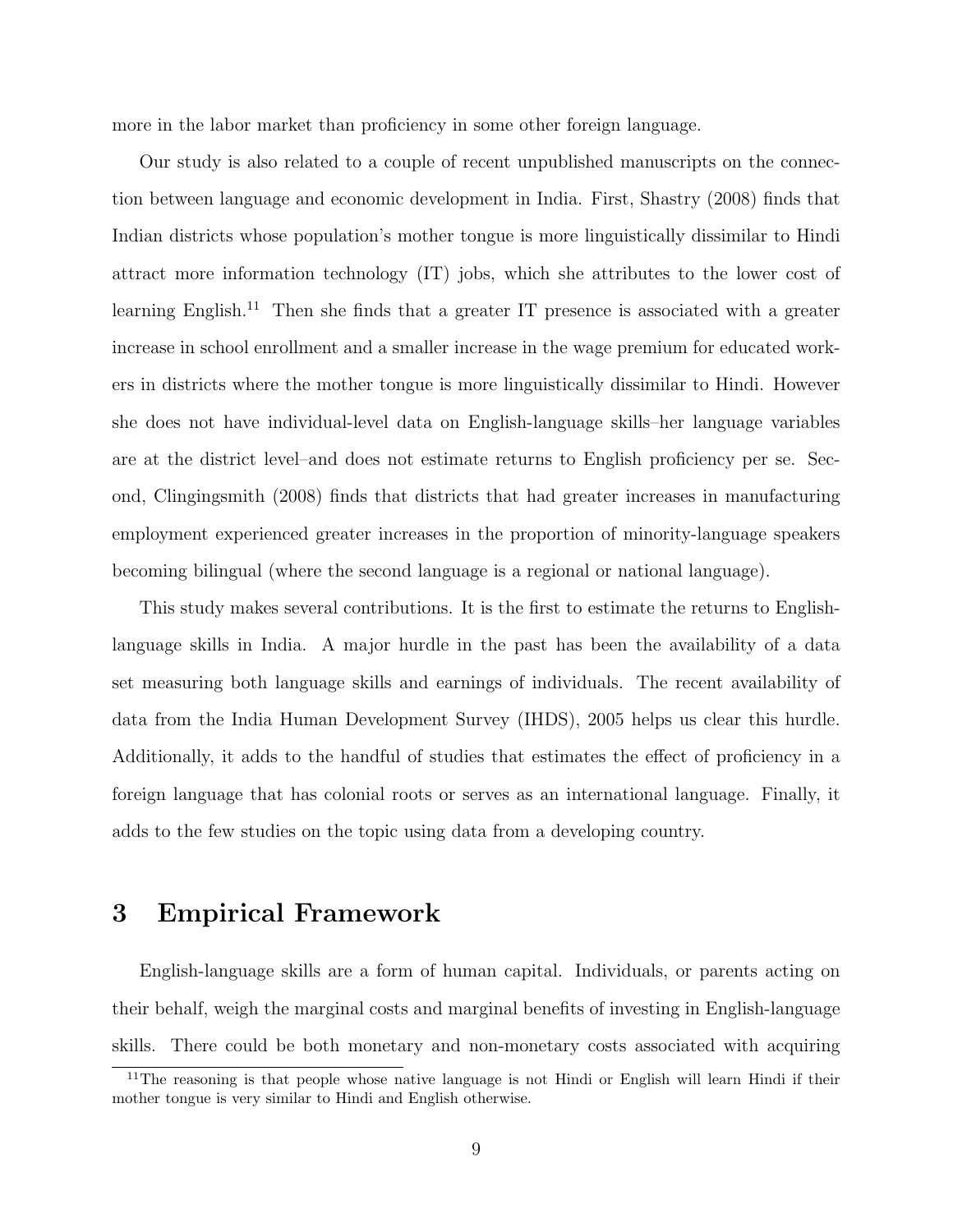English-language skills. Non-monetary costs include the effort to learn English, which is not the native language of 99.8% of the Indian population. They might also include weakened ties to one's tradition social network because in order to learn English well, one might have to attend different schools or study the native language less relative to other members of the network (Munshi and Rosenzweig 2006). Extra monetary costs are incurred to the extent that parents enroll their child in private schools, hire tutors, or invest in more years of schooling than they otherwise would in order to help the child learn English.<sup>12</sup>

Among the benefits of having English-language skills is getting a better job. Though it is widely acknowledged that English-language skills are valuable in India, due to lack of data, the returns to English-language skills have not been quantified.<sup>13</sup> This skill price is determined by the supply of and demand for English-proficient workers. The recent availability of data from the India Human Development Survey (IHDS), 2005, which contains measures of English-speaking ability and earnings, enables us to estimate it.

The relationship between English-language skills and earnings might be approximated by the following equation:

$$
y_i = \alpha + \beta English_i + \pi X_i + e_i \tag{1}
$$

where  $y_i$  is the log hourly earnings of individual i,  $English_i$  is a measure of English-language skills, and  $X_i$  is a set of demographic controls (e.g., age, sex, social group). The coefficient of primary interest is  $\beta$ , which gives the returns to English-language skills.

Omitted variables bias will likely be a concern for several reasons. One omitted variable that ex ante we thought would be important is years of schooling. Early grades are more likely to take place in the native language, with the regional or national language used as

 $12 \text{Roy}$  (2004) finds that as a result of the change in medium of instruction in West Bengal public primary schools from English to Bengali in 1983, parents spent more on private tutors (presumably to provide English lessons). There was no estimated impact on private school attendance but Roy suggests that perhaps there were supply constraints in the short run.

<sup>&</sup>lt;sup>13</sup>As discussed in the previous section, Munshi and Rosenzweig (2006) and Chakraborty and Kapur (2008) estimate the returns to English-medium schooling which is not the same as the returns to English-language skills. Moreover, it is of interest to explore heterogeneity in returns to English, which we can do because of our large, diverse sample.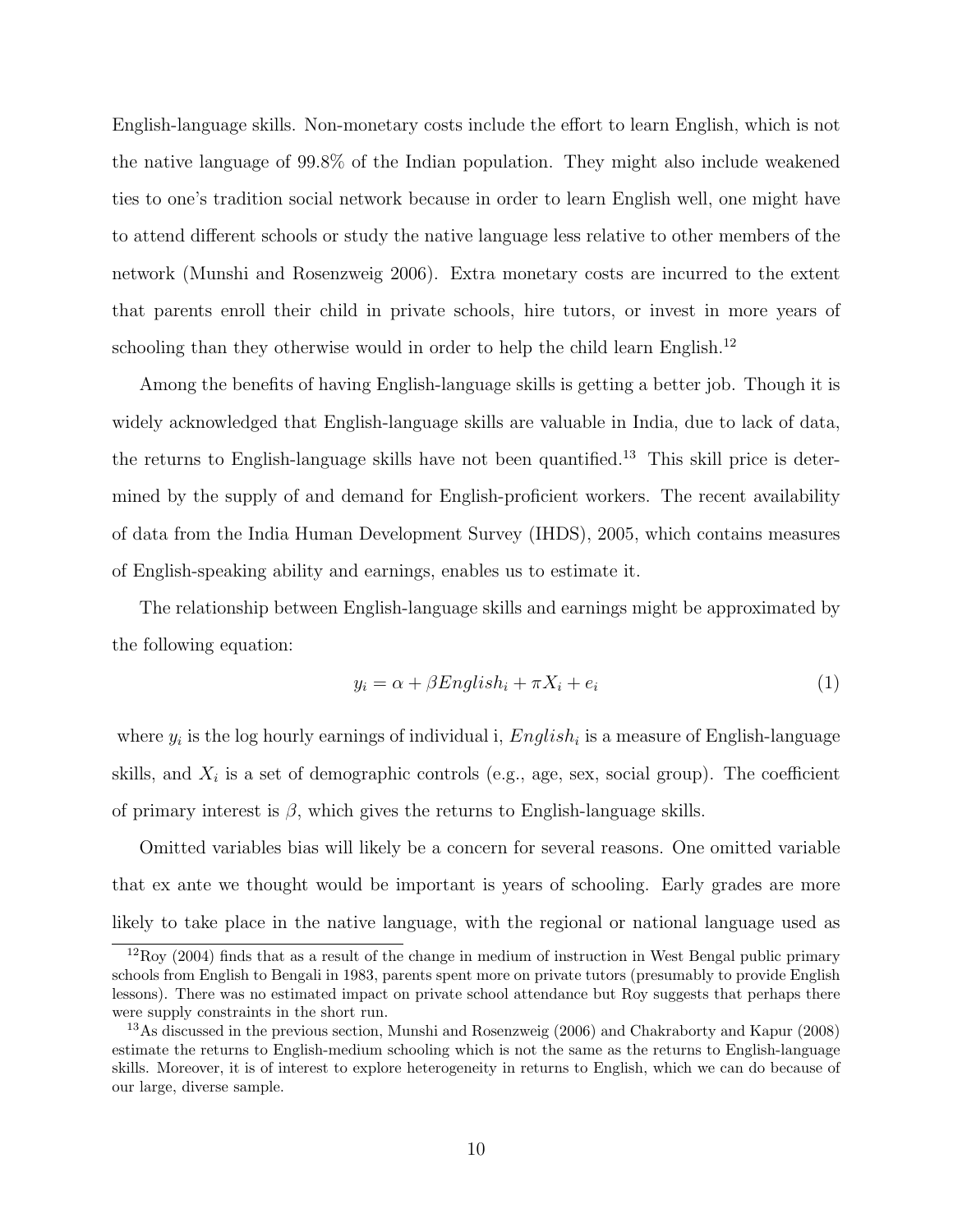the medium of language in later grades. This generates a positive relationship between English proficiency and years of schooling, leading the ordinary least squares estimate of  $\beta$ in Equation 1 to be upward biased; some of the estimated effect of English proficiency is in fact due to schooling. To address this issue, we will control for years of schooling.

A second important omitted variable in Equation 1 is geographic characteristics. Places where English is more prevalent are different from places where English is less prevalent. For example, English is more prevalent in major cities and outside the Hindi belt (states in central and northern India where Hindi is the mother tongue), but these are also places where wages are on average higher. There could be a causal relationship between wages and English-language skills, or a correlation could exist through some third factor. A causal story going from language skills to industrial development is that the availability of a more skilled (e.g., English proficient) labor force in a particular region attract firms to locate there. Shastry (2008) finds that districts with a lower cost of acquiring English (and therefore, where English was more prevalent) had greater growth in information technology jobs. A causal story in the reverse direction is that higher returns for a particular skill (e.g., English proficiency) motivates individuals to invest more to develop that skill. Clingingsmith (2008) finds that Indian districts with more factory employment experience greater growth in bilingualism. Third factors which might be behind the observed correlation include the place's institutional environment, economic conditions, climate and natural resources. The foregoing considerations suggest that it is essential to control for local conditions. We therefore control for urban residence and state of residence. In some regression models, we control for geographic conditions more finely by including district of residence fixed effects, i.e., we are comparing individuals who speak English and those who do not within the same district.

A final important source of omitted variable bias in Equation 1 is the standard "ability" bias. Higher-ability individuals (e.g., those with greater aptitude or more advantaged family background) are more likely to have better English-language skills as well as better jobs, leading to an upward biased estimate of the return to English since ability is omitted.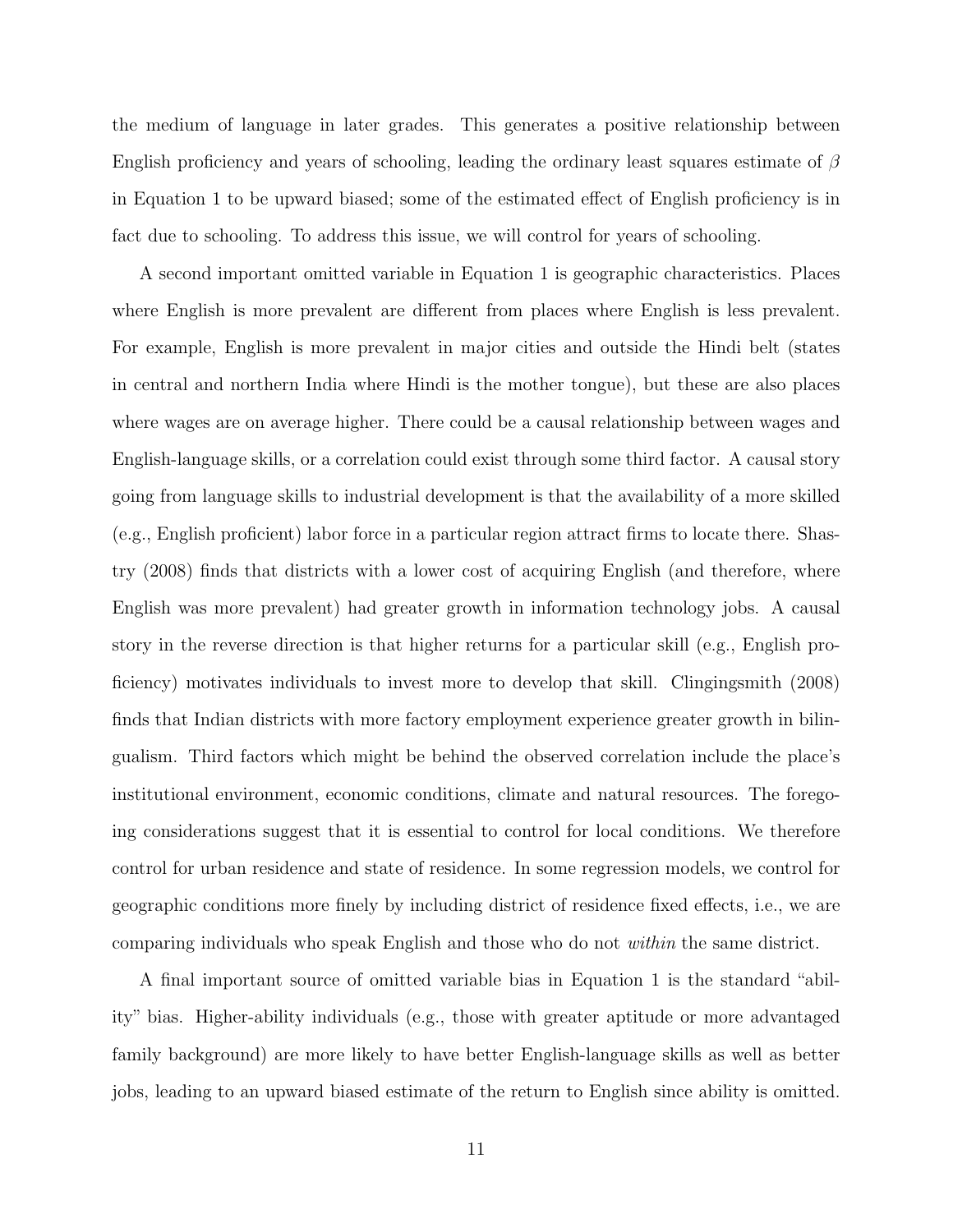Controlling for years of schooling mitigates the ability bias somewhat because those with greater ability tend to complete more schooling, but this is imperfect. We take advantage of the richness of the IHDS data to address the ability bias in additional ways. One way is to control for father's education; controlling for parental education has been a traditional approach in the returns to education literature to address ability bias (see Card(1999) for a review). Another way is to control for the individual's performance on the secondary school leaving certificate (SSLC) examination. In India, students must pass a standardized exam developed by the board of education under whose jurisdiction their school falls in order to receive a SSLC. This exam is typically taken at the end of 10th grade, and the passing categories, from highest to lowest level of distinction, are Division I, II and III. Performance on the SSLC exam–even if measured in a only a few categories–seems like a credible proxy for ability in the Indian context, and is akin to controlling for aptitude test scores to address the ability bias when estimating the returns to schooling in the U.S. context. It is unusual, and fortunate for us, that the IHDS collected this SSLC exam performance data. However, it should be recognized that this information is available only for individuals who have attended 10th grade, something that only a fifth of individuals aged 18-65 in the data set has done. Thus we regard SSLC exam performance as a proxy of ability among those with more schooling. As a proxy for ability among the less educated, we use the response to the question of whether the individual has failed or repeated a grade.

Given the forgoing discussion on likely sources of omitted variables bias, we amend Equation 1 as follows:

$$
y_i = \alpha_r + \beta English_i + \delta Schooling_i + \gamma Ability_i + \lambda Urban_i + \pi X_i + e_i \tag{2}
$$

where  $Urban_i$  indicates whether individual i lives in an urban area,  $\alpha_r$  is either state or district fixed effects,  $Schooling_i$  is years of schooling completed and  $Ability_i$  are proxies for ability (i.e., father's education, SSLC exam performance, and failing or repeating a grade).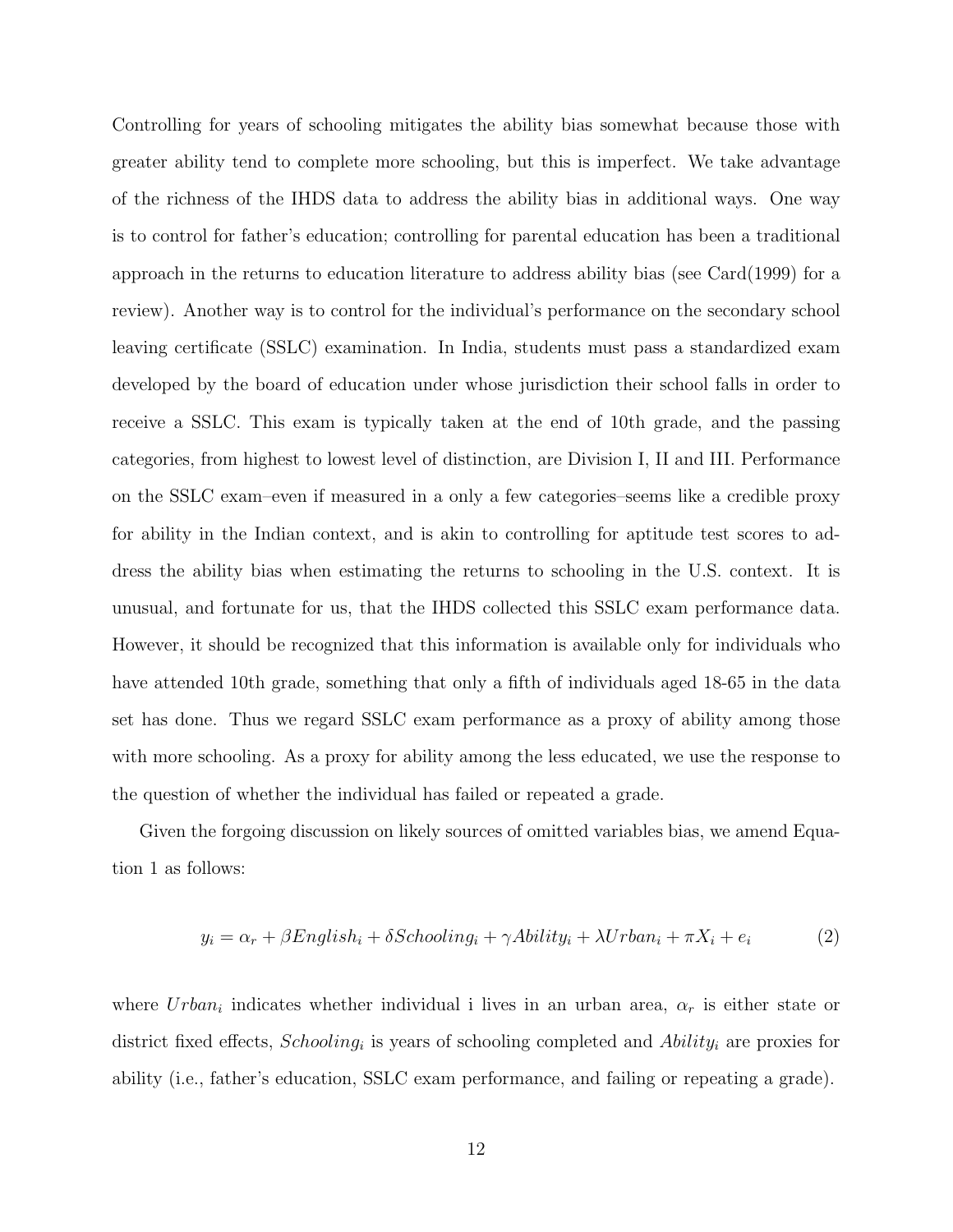Though we believe Equation 2 addresses the main sources of bias, nonetheless there could be concerns about remaining omitted variables and measurement error. Measurement error is potentially serious because respondents self-report their English ability and English ability is measured in a few categories. Previous work addressing the endogeneity of languageskills measures in the earnings equation suggests that the downward bias due to classical measurement error may be much more severe than the upward bias due to ability bias (Bleakley and Chin (2004), Dustmann and van Soest (2002)), and consequently instrumentalvariables estimates of the returns to English ability tend to be larger than OLS estimates.<sup>14</sup> Thus, we might regard the estimates of the returns to English in this paper as lower bounds.

### 4 Data

We use data from the 2005 India Human Development Survey, a nationally representative household data set collected by the National Council of Applied Economic Research in New Delhi and the University of Maryland (Desai, Reeve and NCAER 2009). IHDS covers 41,554 households located throughout India.<sup>15</sup> This data set became available for public use only recently, and has not yet been exploited by economists. The survey contained many questions that are not asked in the larger and more commonly used Indian household survey, the National Sample Survey. Most relevant for us is that information about each household member's ability to converse in English is collected. We are not aware of any other largescale individual-level data set in India that contains a measure of English-language skills.<sup>16</sup>

Since the outcome of interest is earnings, we restrict our sample to individuals aged 18 to 65. Our main analysis will use individuals who report working for a wage or salary last

<sup>&</sup>lt;sup>14</sup>The OLS estimate suffers from both attenuation bias and ability bias whereas the IV estimate is consistent.

<sup>&</sup>lt;sup>15</sup>The survey covered all the states and union territories of India except Andaman and Nicobar and Lakshadweep, two union territories which together account for less than .05% of India's population.

<sup>&</sup>lt;sup>16</sup>The census does collect information on language knowledge of the population, however these data are reported only in aggregate form. Additionally, the census does not collect data on wages, income or consumption.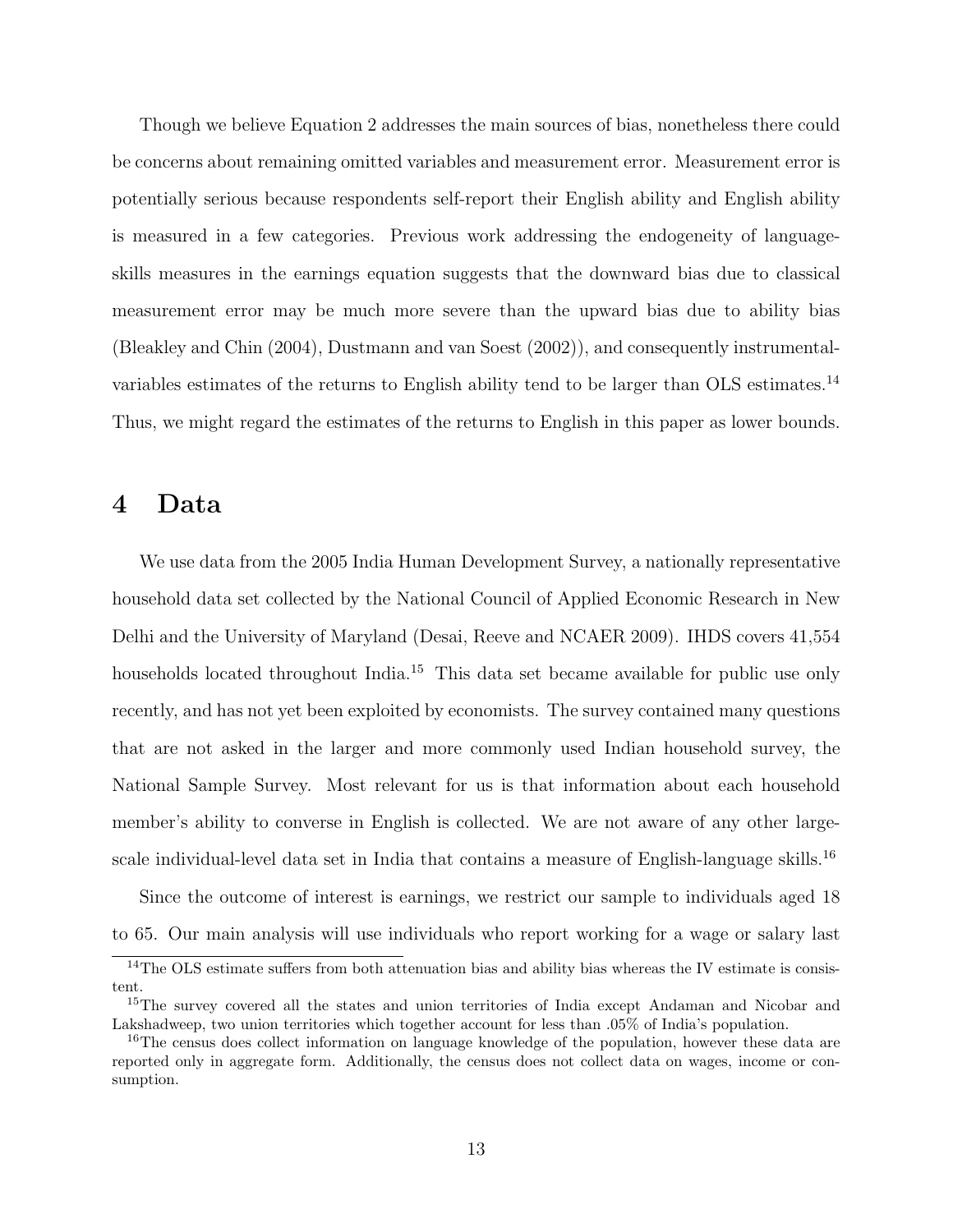year. In our sample of 125,170 people aged 18-65, 38% participated in wage employment (the figure is 54% for men and 21% for women). This raises concerns sample selection bias. This problem could be serious in the context of India, where over 70% of the population is rural, and family farms and non-farm businesses continue to absorb much of the labor force. To address this, we will use two alternative measures of earnings that are observed regardless of an individual's employment status: household income and household consumption. We perform this latter analysis using male heads of households to avoid counting the same household multiple times. Table 2 presents the descriptive statistics for the male and female wage samples, and the male household head sample.

## 5 The Returns to English-Language Skills

#### 5.1 Main Results

Using the sample of male wage earners aged 18 to 65, we estimate Equation 2. These results are shown in Table 3, with each column adding more controls.<sup>17</sup> Column 1 presents the raw difference in log hourly wage by English proficiency. Compared to log wages of 2.07 for men who have no English ability, men who speak a little English earn 0.69 log points more, and men who speak English fluently earn 1.37 log points more.<sup>18</sup> These differences are large, but likely overstate the true returns to English; for example, in Table 1, we observed that English ability is correlated with numerous variables that are known to be correlated with earnings, such as age and education.

In Column 2 of Table 3, we control for age and social group. In Column 3, we add a full set of dummies for educational attainment. Controlling for education cuts the estimated coefficients for English ability by more than half. Adding state fixed effects and a dummy for urban residence, which helps control for local institutions and labor market conditions,

 $17We$  estimate all models separately for men and women. The results for women are reported in the appendix.

 $^{18}$ In rupee terms, hourly wages are 10, 23 and 42 for men with no, little and fluent English.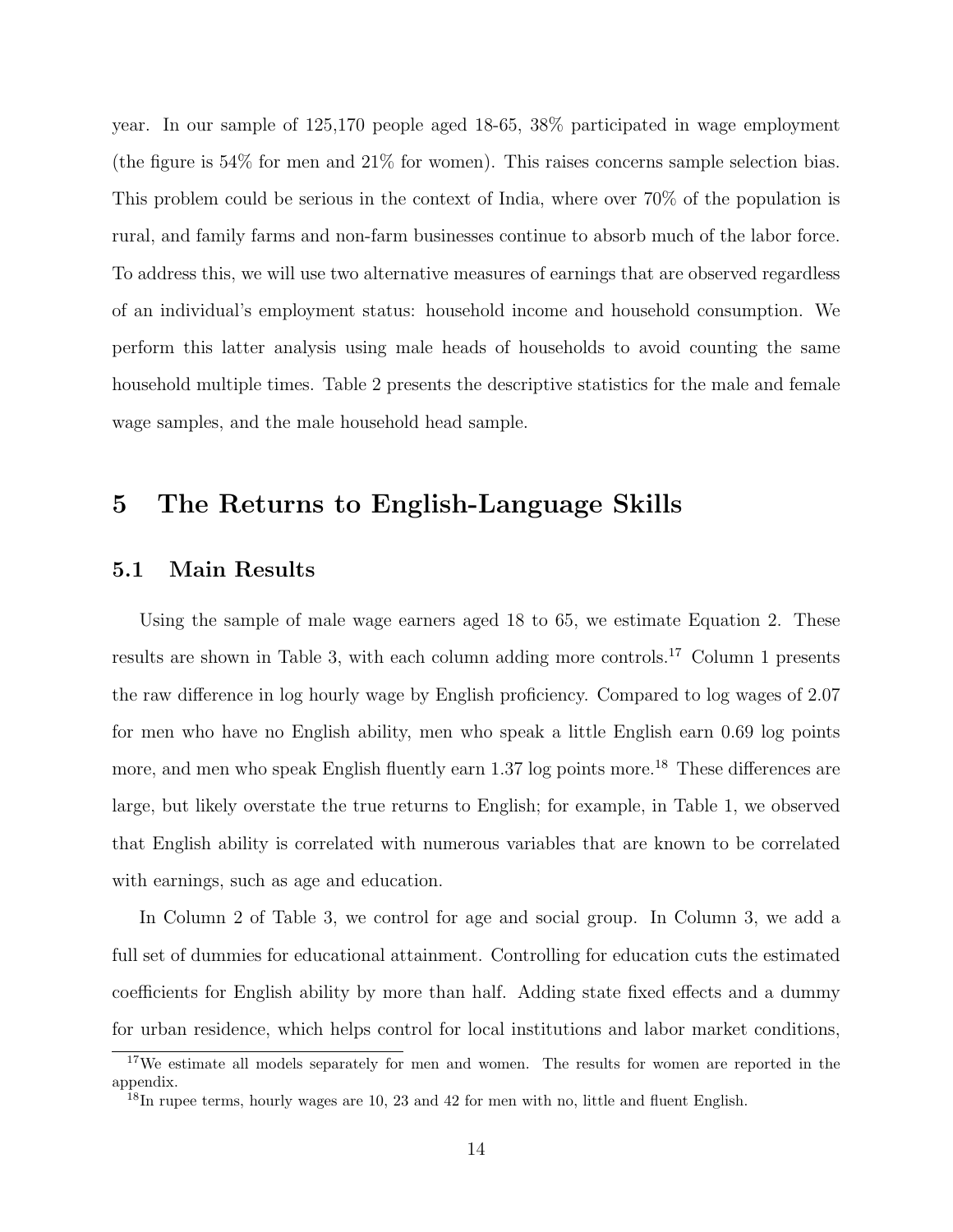also leads to sizable reductions in the estimated coefficients for English ability (Column 4). In Column 5, we add dummies for SSLC exam performance and grade repetition/failure to control for ability bias (on top of what controlling for educational attainment accomplishes). Although performing in the top category (Class I) on the SSLC exam significantly increases wages, and having ever failed or repeated a grade significantly decreases wages, we find a relatively modest decline in the estimated coefficients. Finally in Column 6, we add district fixed effects, which is by far more detailed a geographic control than the state (India has 35 states/union territories which are subdivided into 628 districts) and this does not make much difference. The estimates in Column 6 suggest that, compared to having no English ability, being fluent in English increases male hourly wages by 34%, and being able to speak a little English increases wages by 13%. These results are economically meaningful effects. For example, the return to being fluent is as large as the return to completing secondary school, and half as large as the return to completing a Bachelor's degree. However, these returns are smaller than what has been estimated for the returns to English for U.S. immigrants.<sup>19</sup> Perhaps it is not surprising that returns to English would be higher in the U.S. than India. After all, English is the predominant language of America and necessary for participation in schools and the mainstream economy. In contrast in India, English is a minority language that is used in only a narrow segment of society.

In Appendix Table 1, we present the parallel results for women. The raw difference in wages by English proficiency are greater for women compared to men (Column 1), but once we add all the control variables, the difference becomes smaller for women (Column  $6$ ).<sup>20</sup> Column 6 suggests that for women, the return to speaking fluent English is 22% and the return to speaking a little English is 10%. Though the point estimates of the returns to English are lower for women, it should be noted that these estimates are imprecise. Based

<sup>19</sup>Bleakley and Chin (2004) find that immigrants (both male and female) who speak English very well earn 67% (100%) more, and those who speak English not well earn 22% (33%), compared to immigrants who do not speak English at all according to their OLS (2SLS) estimates.

 $^{20}$ In rupee terms, hourly wages are 5.5, 19 and 32 for women with no, little and fluent English.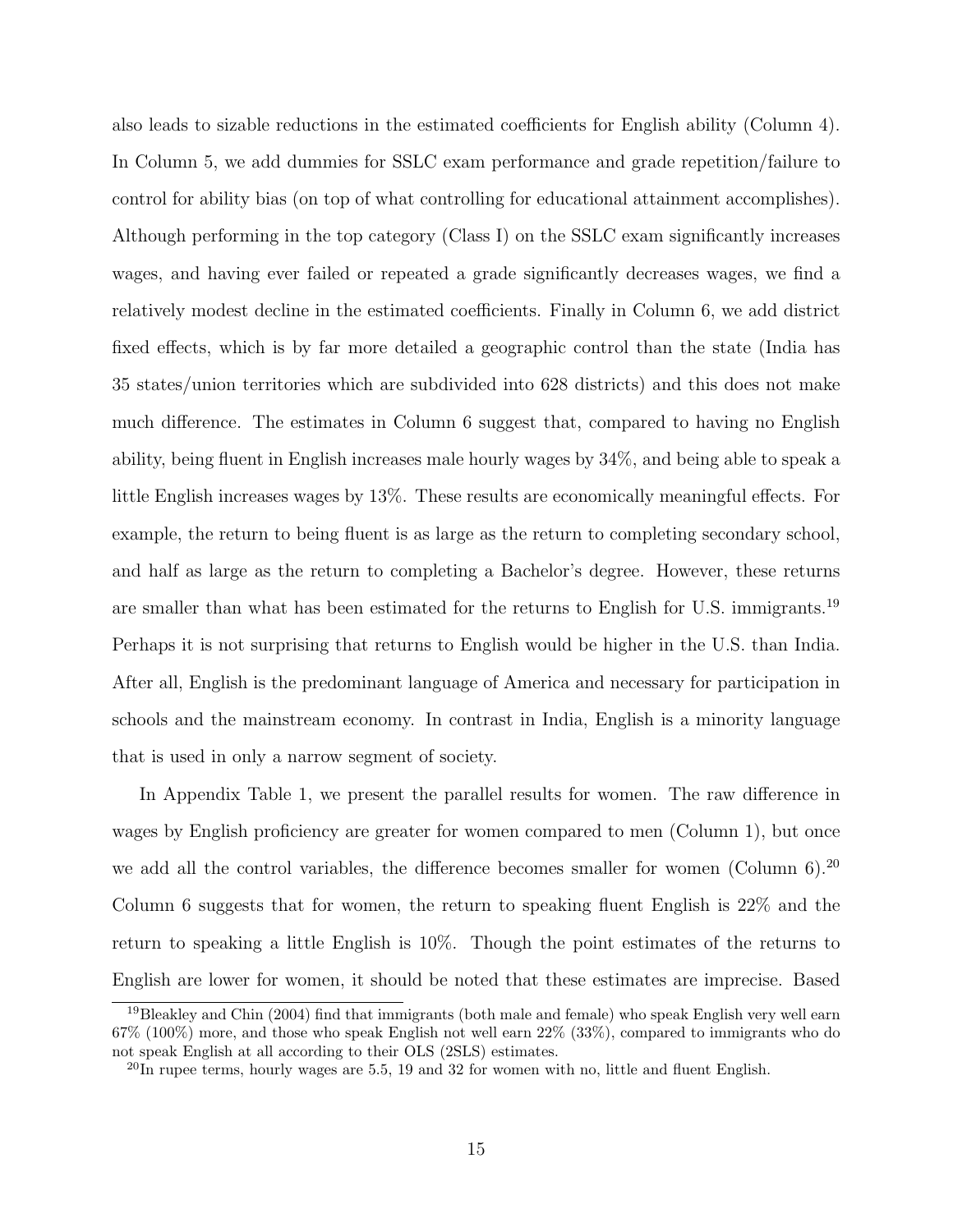on pooled regressions in which we allow returns to English to vary by sex, we cannot reject that the returns for women and men are equal.

An issue with our analysis thus far is that it is restricted to people engaged in wage employment, which may be a non-random sample of the population. In particular, we may be concerned that English proficiency affects both participation in wage employment and wages such that our estimates may not give the unconditional effect of English proficiency on wages. We address this issue by looking at household income and consumption as outcomes; we have measures of income and consumption for all households regardless of members' participation in wage employment. We present this analysis in Table 4, which is restricted to male household heads. In Column 1, we repeat estimate the same specification as in Table 3, Column 6 to demonstrate that very similar effects on wages are found when we use the sample of male household heads. In Column 3, we use household income as the outcome. We find that in households where the head speaks English fluently, annual income is 34% higher. In households where the head speaks a little English, annual income is 11% higher. In Column 5, we use household consumption as the outcome and also find comparable, though generally smaller, effects; the smaller effects could be due to richer households saving more. These results using income and consumption thus are consistent with the wage results, and suggest that sample selection bias does not seriously bias our wage analysis.

In the even columns of Table 4, we control for head's father's education as a further method to address concerns about ability bias. $^{21}$  This does not change the estimated returns to English ability much.

#### 5.2 Heterogeneity in Returns to English

Thus far, we have focused on estimating the average effect of English skills on the wages of men and women. In Table 5, we allow the effect English skills to vary by various observable

 $^{21}$ Father's education is only asked of household heads so specifications controlling for this variable cannot be estimated using the broader sample.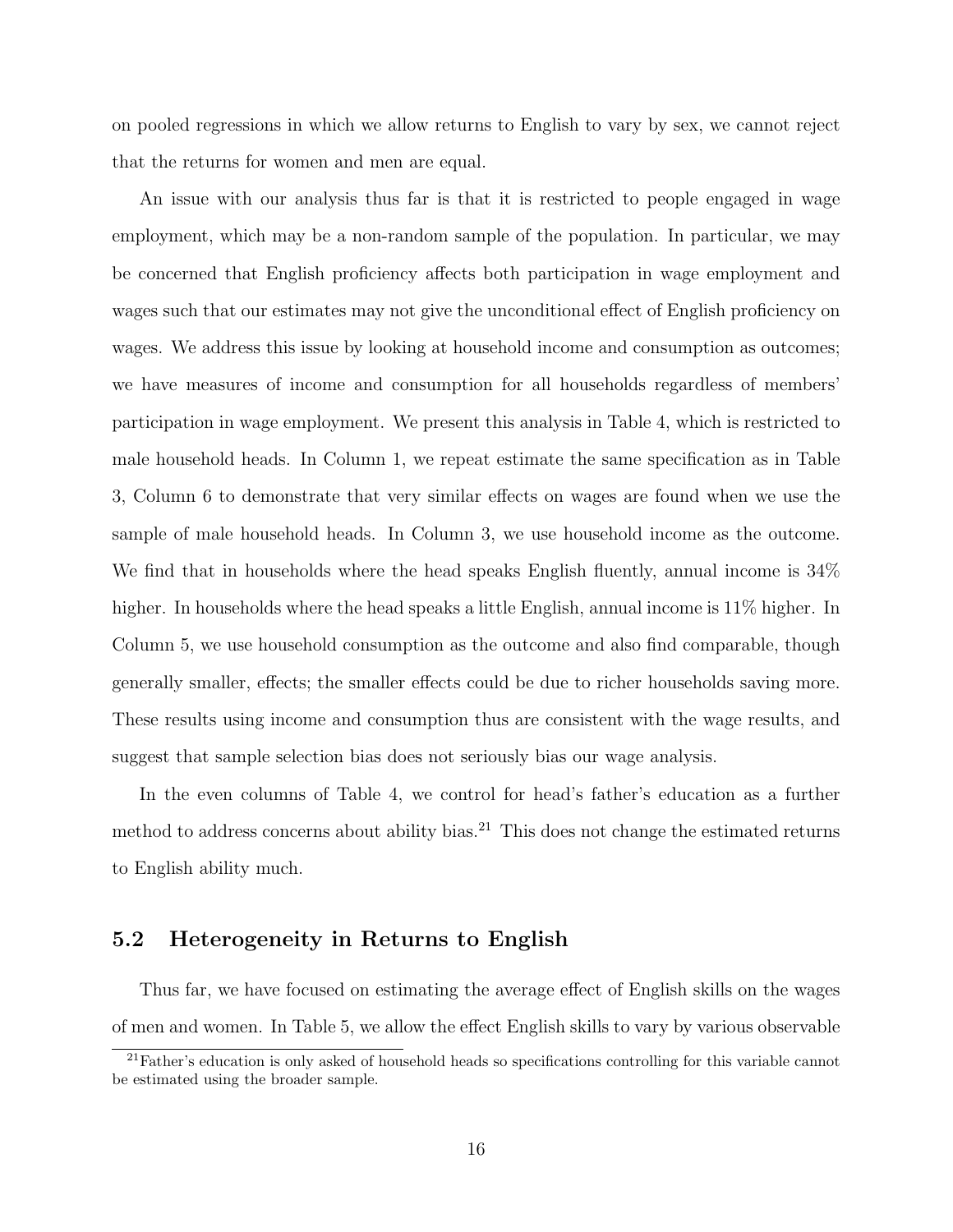characteristics for men (Appendix Table 2 shows parallel results for women).

First, we allow the effects to vary by urban/rural residence. To the extent that jobs rewarding English tend to be located in cities (where, say, higher levels of government, multinational firms, or information-technology firms are located), all else equal, we might expect higher returns in urban areas. However, depending on labor mobility and the relative supply of and demand for workers with English skill in urban areas, urban areas may not have a higher return to English. We find that there is no differential return to English by sector of residence for males (Table 5, Column 2). In contrast, we find a stark differential return by sector for females (Appendix Table 2, Column 2). Women living in rural areas do not receive a premium for their English-language skills while women living in urban areas command premiums that are at least as large as men's. A possible explanation is that women have much less mobility than men. A woman's location of residence is typically decided by her parents (for single women) or husband (for married women), and household responsibilities and social norms constrain women from commuting long distances for work. Men, on the other hand, can relocate to where an attractive job exists or commute there (e.g., live in the village and work in town). In urban areas, given the transportation and density of employers, women with English skills are able to find a job that matches their skills. In rural areas, though, a good job match is less possible for women.

Second, we allow effects to vary by social group. In Table 5, Column 3, we find that the returns to English are significantly lower for SCs relative to higher castes, and no different for STs and OBCs relative to higher castes.<sup>22</sup> Speaking English fluently increases the wages of high-caste men by 39% and SC men by only 21%. The wage premium for speaking a little English is 15% for high-caste men but only 9% for SC men. Lower caste women also receive a significantly lower return on English skill (Appendix Table 2, Column 3). In fact, women who are members of SCs and OBCs have returns to English skill that are not statistically

<sup>&</sup>lt;sup>22</sup>The interactions with STs are imprecisely estimated, though, because STs are only a small share (about 10%) of the population and therefore our sample.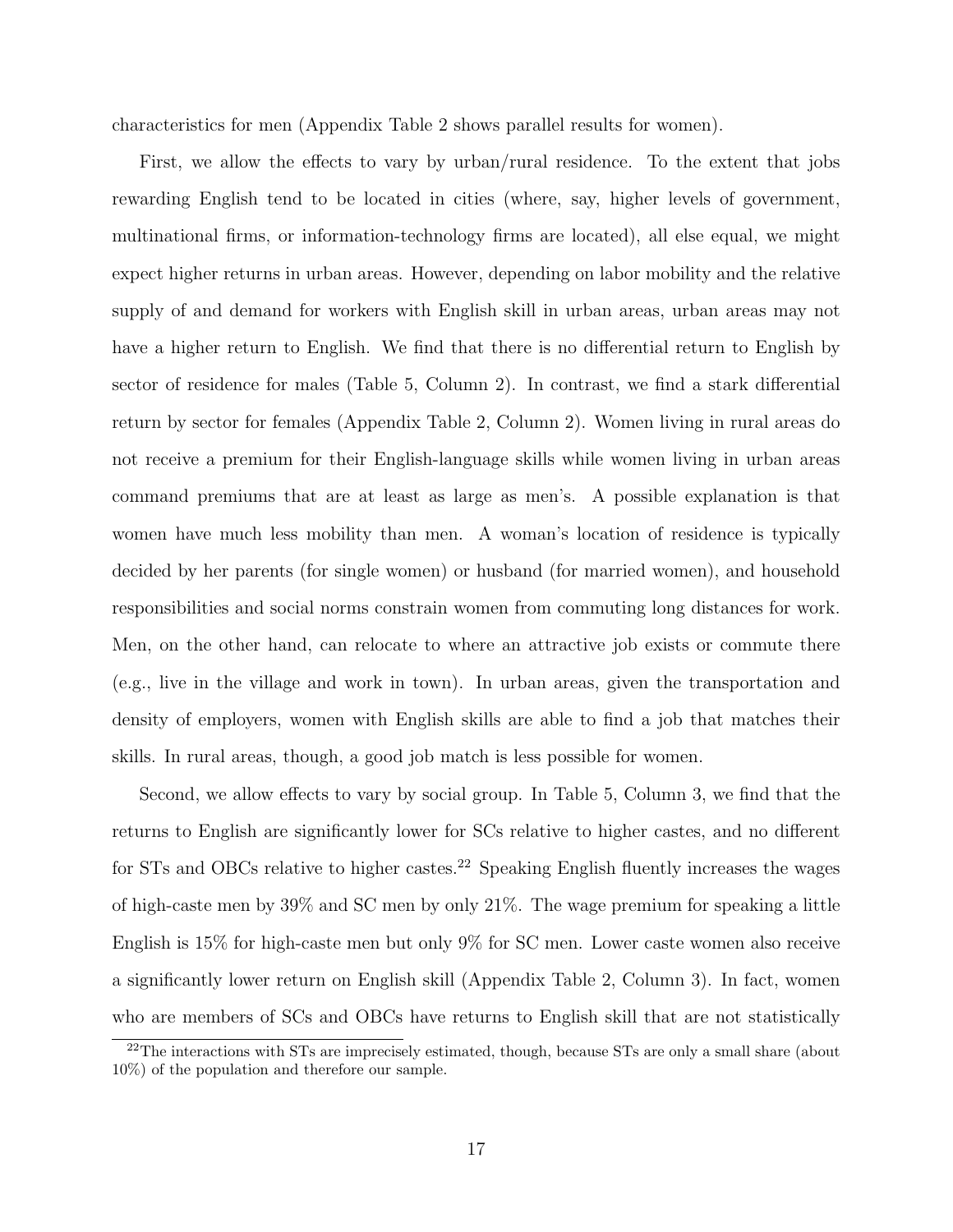different from zero. In contrast, high-caste women earn 30% more when they speak a little English and 33% when they speak fluent English. These results suggest that upward mobility does not come automatically with English skills in India; some obstacles, which likely include long-rooted discrimination against low castes, impede low caste group members even when they have a skill that is valued by the modern labor market.

Third, we allow effects to vary by age/cohort; given that we have a single cross-section, we cannot distinguish between age and cohort effects. We find that older cohorts receive significantly higher returns for English skills. This holds for both men (Table 5, Column 4) and women (Appendix Table 2, Column 4). The youngest workers in the sample, who are aged 18-35, receive only a modest increase in wages when they are fluent in English (11% for men and  $6\%$  for women, with the latter estimate insignificant at conventional levels), and actually a reduction in wages when they speak a little English relative to speaking no English at all. Men aged 36-50 have returns of 49% for fluent English and 30% for a little English. Men aged 51-65 have returns of 68% for fluent English and 54% for a little English. Although demand for workers with English skill has expanded in recent decades due to the growth of trade and outsourcing, the supply of workers with such skill must also have grown rapidly lest we would have observed a rising English skill price. Of course the question arises as to why the skill price is not equalized across the cohorts, i.e., with the influx of young workers speaking English into the labor market, why aren't the wages of older workers bid down? Consistent with these empirical observations is a story where there are languageskill complementarities. For example, English skill enables workers to enter more lucrative career tracks, i.e., these are jobs that have better promotion (or career progress) and raise opportunities. During his tenure, an older vintage worker would have acquired significant work experience. Although a younger worker possesses the English skills that would have been necessary to obtain the entry-level position decades ago, he lacks the work experience, making him unable to substitute for the older vintage worker today.

Fourth, we allow the returns to English to vary by educational attainment. There is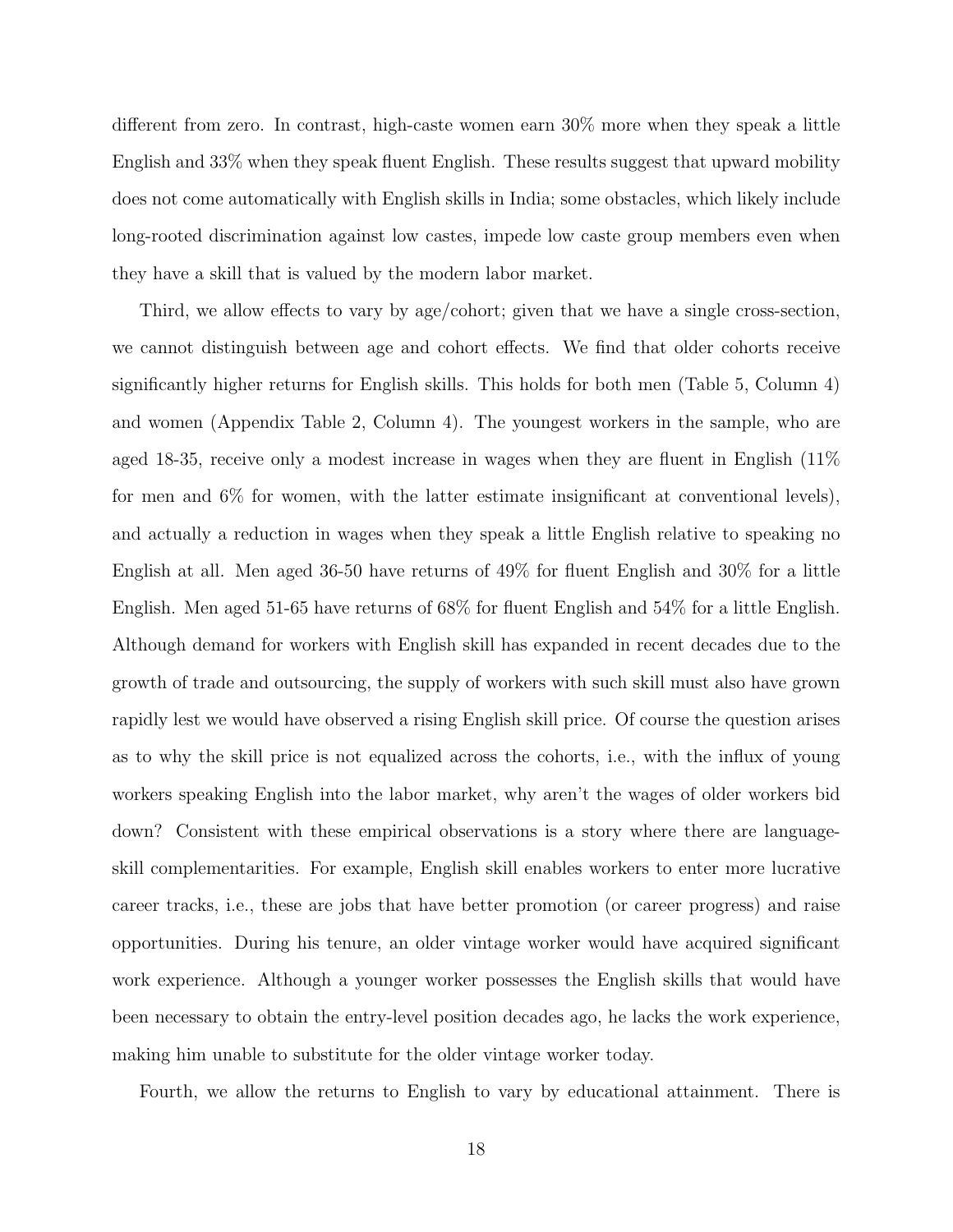evidence of higher returns to English for the more educated. For men who have not completed their secondary schooling (i.e., those with 0-9 years of completed schooling), being fluent in English raises wages 24% and speaking a little English raises earnings 7% (Table 5, Column 5). More educated men earn 9% more for speaking a little English, and over 12% more for being fluent in English. For women, there is also a positive interaction between educational attainment and returns to English, however it is interesting to note that women who have not completed their secondary schooling do not earn any premium for their English skill (Appendix Table 2, Column 5). Rather, only educated women earn positive returns on their English skills, with those possessing a Bachelor's degree receiving the highest returns. These results by education are consistent with English being valued in jobs that are relatively high-skilled.

Finally we allow the returns to vary by both cohort and education. Understandably, the results are imprecise given the number of interaction terms in the model. To make the model more tractable, we just use two age categories instead of three: young (age 18-35) and older (age 36-65). In Table 5, Column 6, we see that men aged 18-35 who have not completed secondary school do not receive any premium for their English skill. More educated young men, though, do earn significant returns to English: those who complete secondary school have a 26% return for being fluent in English and a 5% return for speaking a little English, and those who complete a Bachelor's degree earn 40% and 17% more, respectively. Interestingly, for older cohorts, the return to English is basically flat across education groups. Even low educated men aged 36-65 receive a sizable English premium–it is 43% for being fluent in English, and 22% for speaking a little English (which are not so different from the premia for college-educated young men!). The point estimates of the premia are 28% and 14% for older men with Bachelor's degrees, and 39% and 24% for older men who completed secondary schooling. Thus, though older men do receive a significant premium for their English skill, this premium does not increase with educational attainment. For women, the results are quite a bit noisier due to the number observations in some cells, but we can also see that the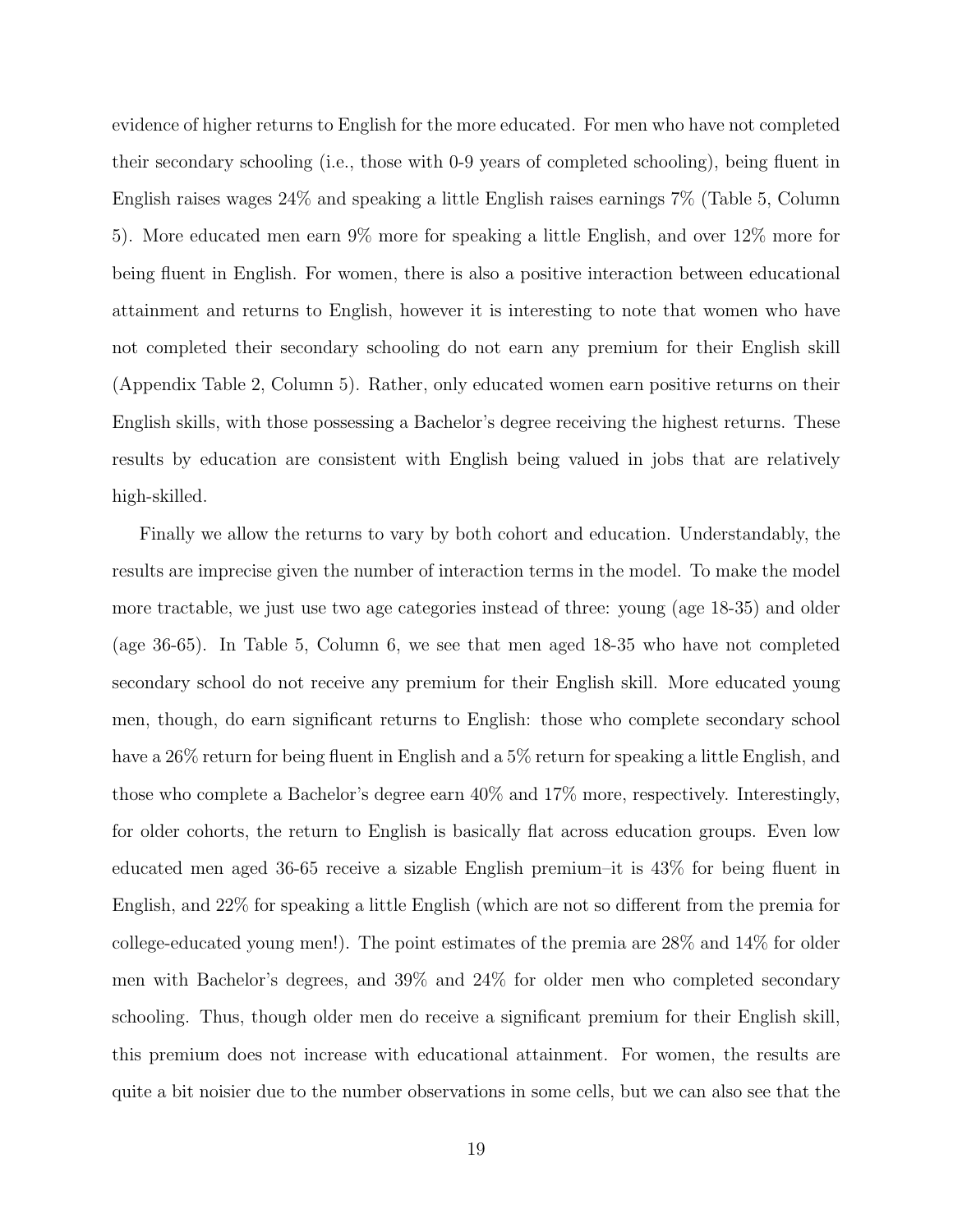premium rises more with education for younger cohorts (Appendix Table 2, Column  $6$ ).<sup>23</sup>

These findings of Column 6 help put the earlier results where we allow effects to vary by age alone and by education alone into greater perspective. Earlier (in Column 4), we had found larger returns to English for the older cohorts, with the youngest cohort earning only modest returns. We found in Column 5 that the return to English was increasing in educational attainment, though often the interaction effects were weak. It is possible, though, that some of the age interactions are due to differences in education by age and vice versa. Column 5 addresses this possibility, and reveals that returns are higher for older cohorts, and the subset of the young who are more educated.

Berman, Lang and Siniver (2003) and Lang and Siniver (2006) find evidence of languageskill complementarity in the Israeli context. Immigrant workers in high-skilled occupations received larger wage increases when they learned Hebrew and English (on top of their own native language, Russian). In India, we also find evidence of language-skill complementarity. On the one hand, more experienced workers receive a higher return for English skill; this is based on the observation that older workers have a higher English premium than younger workers. On the other hand, for recent cohorts, more educated workers receive a higher return for English skill. It is interesting that such a language-education complementarity was not found for older cohorts. This is consistent with increasing complementarity between education and English skills over time. For example, at the entry level, workers with English skill may have been able to find a good job decades ago but now only the subset with more education would find a good job. This could be because it has become more competitive to get good jobs (because the supply of educated workers has expanded so much), or because there are new jobs that require both higher education as well as English skill to perform.

<sup>&</sup>lt;sup>23</sup>In Column 7, we present the results of estimating a less demanding model that combines the two lower education groups, leaving us with only two education categories: Bachelor's degree and less. These results show more readily than Column 6 that the older women, and young women with more education, earn sizable returns to English.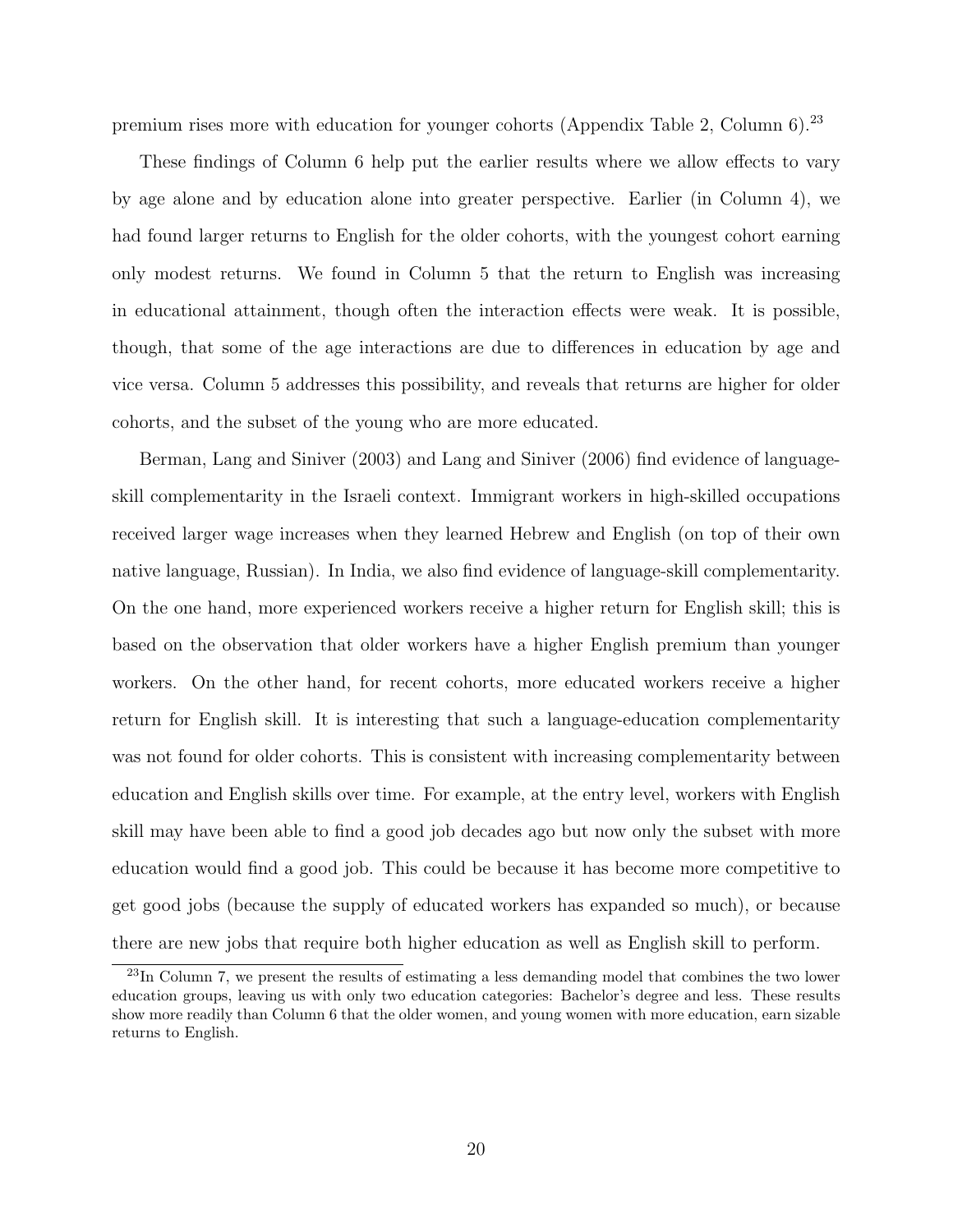## 6 Conclusion

In India, the raw difference in earnings between people who speak English and people who do not is large, but this overstates the economic value of English because higher ability people are more likely to be proficient in English. In this paper, we take advantage of a rich data set to avoid this ability bias and find that there are large, statistically significant returns to English-language skills in India. Wages are on average 32% higher for men who speak fluent English and 13% higher for men who speak a little English relative to men who speak no English. For women, the average returns is 22% for fluent English and 10% for a little English. There is considerable heterogeneity in returns to English-language skills. More experienced and more educated workers receive higher returns to English-language skills. The complementarity between English skills and education appears to have strengthened over time. Only the more educated among young workers earn a premium for English skill, whereas older workers across all education groups do.

In India and many other developing countries, there is active debate over whether to promote the local language or a more globally accepted language like English in schools. While promoting the local language might make primary schooling more accessible and strengthen national identity, it may reduce economic opportunities because of the special role of English in the global economy. We do find that English proficiency raises wages in India, but the returns are considerably lower for more recent entrants into the labor market. For the marginal worker deciding whether to invest in English skill, the relevant return would be the one estimated for the recent entrants. Thus the implication is that providing English classes to adults may not necessarily raise their wages. For recent entrants, English skills help increase wages only when coupled with high education; those who have not completed their secondary schooling would not see wage increases due to acquisition of English-language skills. Policymakers should be aware of these language-skill complementarities when designing policies. For example, English programs for children in schools–which would be in time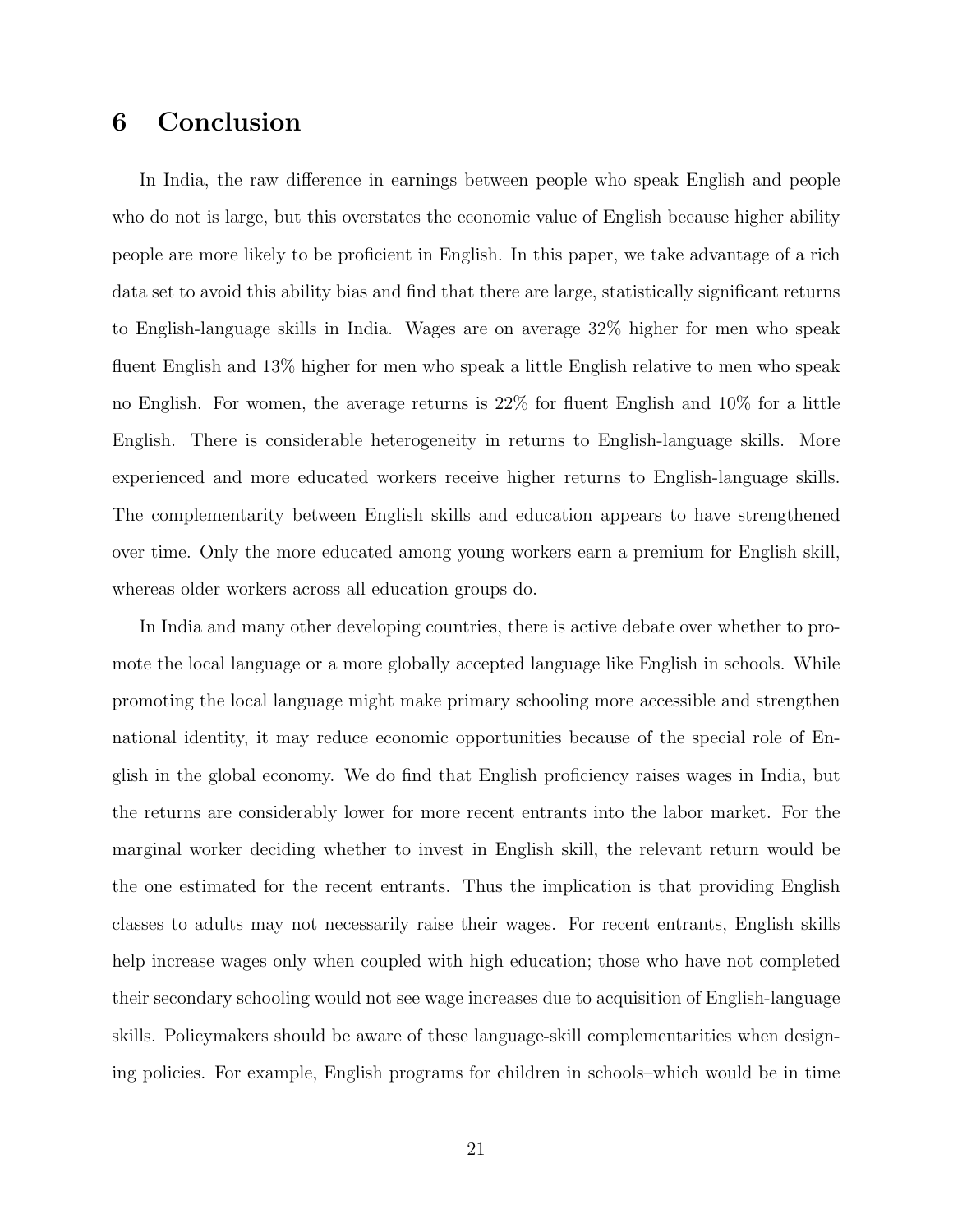to influence their educational attainment–would be more effective than adult English classes.

This study is the first to use a nationally representative sample to estimate the economic returns to English-language skills. Besides providing estimates of the average wage differences by English proficiency, we uncovered some patterns in the returns that were previously undocumented for India and worth further exploration, such as the language-skill complementarity, lower returns for scheduled castes compared to other social groups, and lower returns for women in rural areas compared to urban areas. Another area for future work is the impact of English-language skills on social outcomes; the effects of English-language skills can extend beyond the labor market, and in ways that dramatically affect society.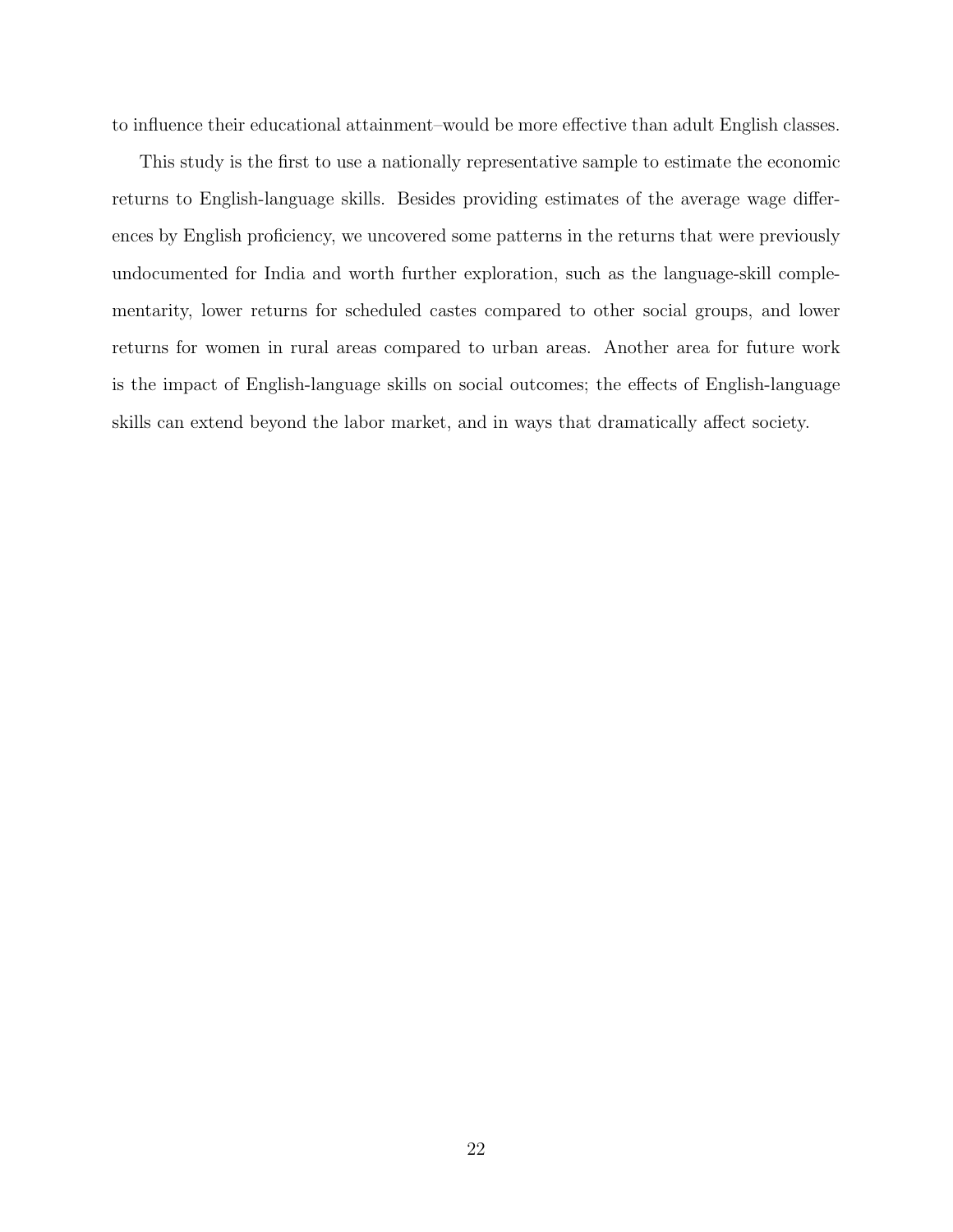#### References

- Angrist, J., A. Chin and R. Godoy. "Is Spanish-Only Schooling Responsible for the Puerto Rican Language Gap?." Journal of Development Economics, February 2008, 85, pp. 105–108.
- Angrist, J. and V. Lavy. "The Effect of a Change in Language of Instruction on the Returns to Schooling in Morocco." Journal of Labor Economics, January 1997, 15 (1), pp. S48–76.
- Berman, E., K. Lang, and E. Siniver. "Language-Skill Complementarity: Returns to Immigrant Language Acquisition." Labour Economics, 2003, (10), pp. 265–290.
- Bleakley, H. and A. Chin. "Language Skills and Earnings: Evidence from Childhood Immigrants." Review of Economics and Statistics, May 2004, 86 (2) pp. 481–496.
- Card, D. "Chapter 30: The Causal Effect of Education on Earnings." Handbook of Labor Economics, Volume 3, in O. Ashenfelter and D. Card, eds., *Handbook of Labor Eco*nomics. Amsterdam: Elsevier Science, North-Holland, 1999, pp. 1801–1863.
- Clingingsmith, D. "Industrialization, Bilingualism, and Linguistic Heterogeneity in Mid-20th Century India." Case Western Reserve University unpublished paper, November 2008.
- Desai, S, R. Vanneman, and National Council of Applied Economic Research, New Delhi . India Human Development Survey (IHDS), 2005 [Computer file]. ICPSR22626-v5. Ann Arbor, MI: Inter-university Consortium for Political and Social Research [distributor], 2009-06-22.
- Dustmann, C. and A. van Soest. "Language and the Earnings of Immigrants." Industrial and Labor Relations Review, 2002, 55 (3), pp. 473–492.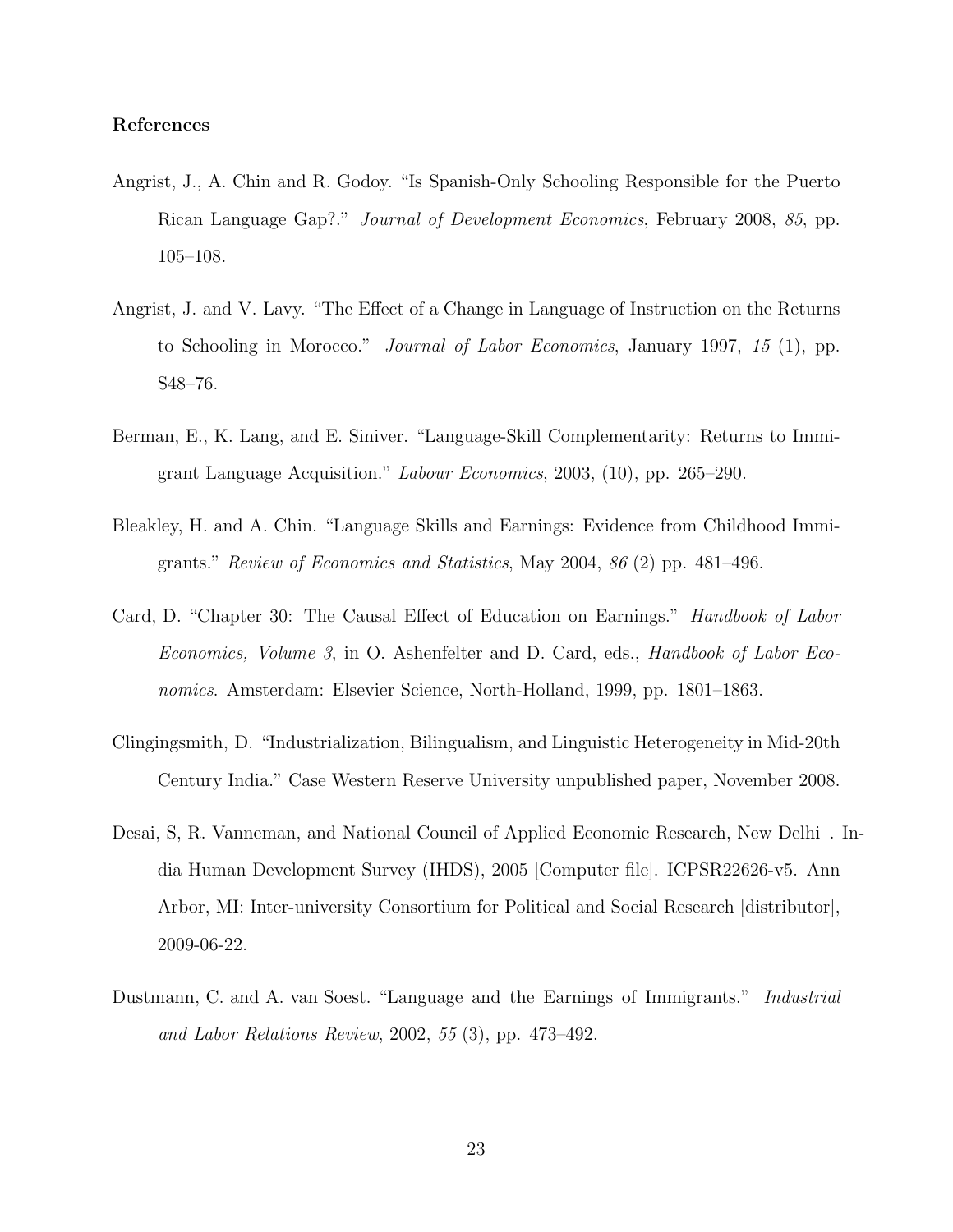- He, F., L. Linden and M. MacLeod. "How to Teach English in India: Testing the Relative Productivity of Instruction Methods within the Pratham English Language Education Program." Columbia University unpublished paper, July 2008.
- Hohenthal, A. "English in India: Loyalty and Attitudes." Language in India, May 2003, 3.
- Kapur, S. and T. Chakraborty "English Language Premium: Evidence from a Policy Experiment in India." Washington University in St. Louis unpublished paper, September 2008.
- Lang, K. and E. Siniver. "The Return to English in a Non-English Speaking Country: Russian Immigrants and Native Israelis in Israel." NBER Working Paper 12464, 2006, National Bureau of Economic Research, Cambridge, MA.
- Levinsohn, J. "Globalization and the Returns to Speaking English in South Africa," in Ann Harrison, ed., Globalization and Poverty. Chicago: University of Chicago Press, 2007, pp. 629–646.
- Munshi, K. and M. Rosenzweig. "Traditional Institutions Meet the Modern World: Caste, Gender, and Schooling Choice in a Globalizing Economy." *BREAD Working Paper* 038, 2003, Bureau for Research in Economic Analysis of Development.
- Munshi, K. and M. Rosenzweig. "Why is Mobility in India So Low? Social Insurance, Inequality and Growth." Brown University unpublished paper, March 2009.
- Munshi, K. and M. Rosenzweig. "Traditional Institutions Meet the Modern World: Caste, Gender, and Schooling Choice in a Globalizing Economy." American Economic Review, September 2006, 96 (4), pp. 1225–1252.
- Roy, J. "Can Changing Academic Standards Affect Educational Outcomes? Evidence from a Policy Experiment in India." Georgetown University unpublished paper, 2004.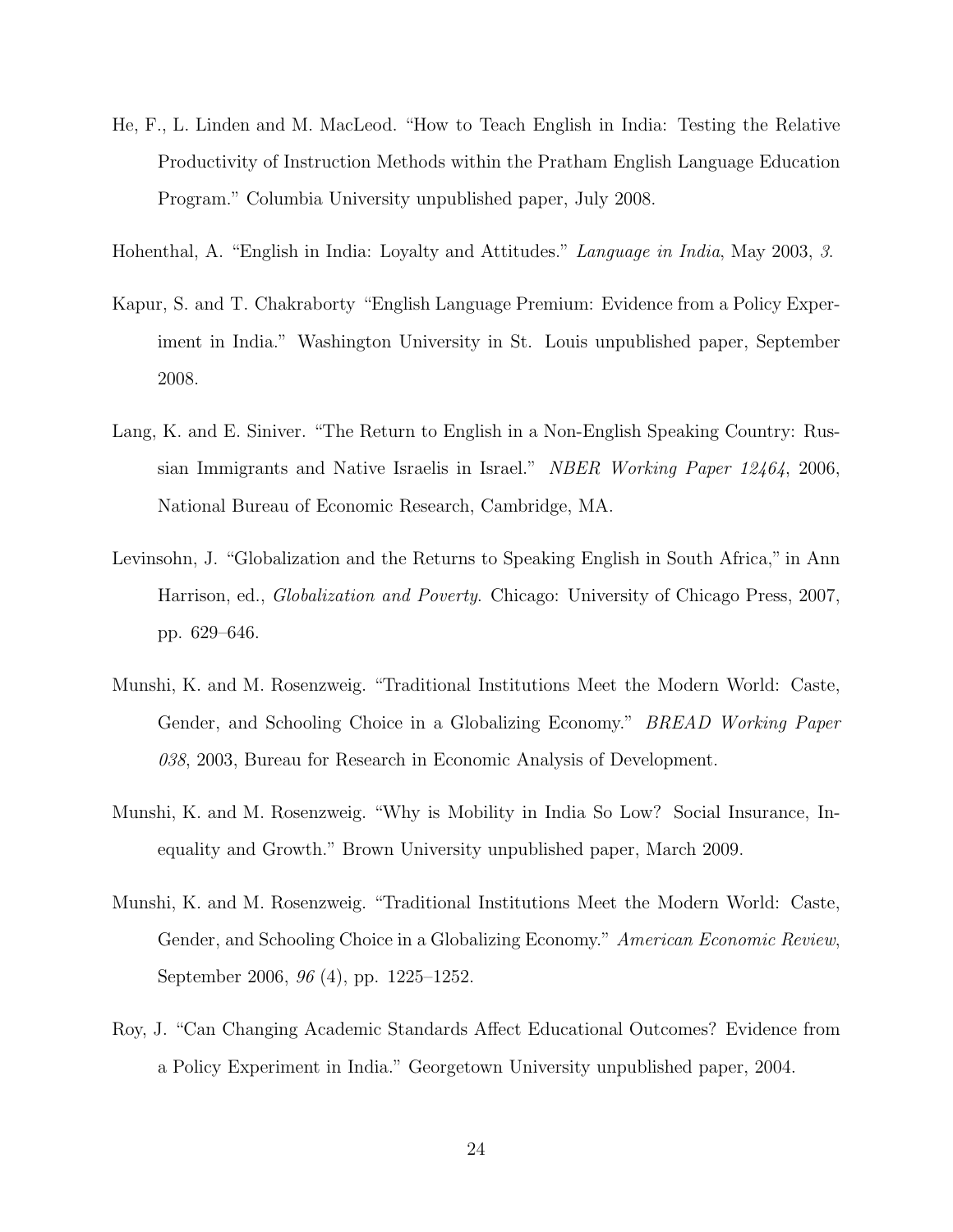- Saiz, A. and Zoido, E. "Listening to What the World Says: Bilingualism and Earnings in the United States." Review of Economics and Statistics, January 2005, 87 (3), pp. 523–538
- Shastry, G.K. "Human Capital Response to Globalization: Education and Information Technology in India." University of Virginia unpublished paper, October 2008.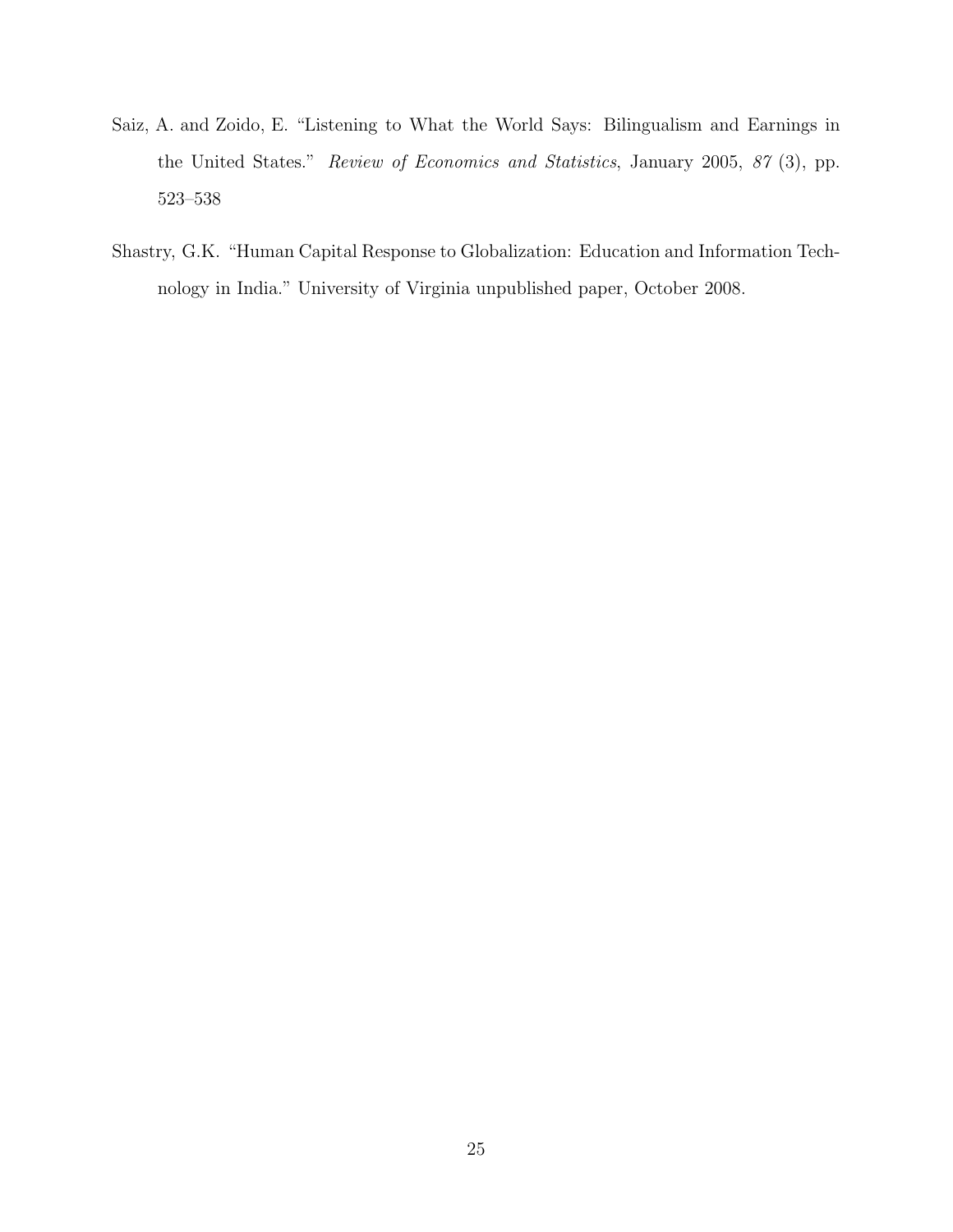| Variable Name              | Converses fluently<br>in English | Converses a little<br>in English (but not fluent) | Total with<br>English ability |
|----------------------------|----------------------------------|---------------------------------------------------|-------------------------------|
| All Individuals Aged 18-65 | 3.79                             | 16.23                                             | 20.03                         |
|                            | (0.19)                           | (0.36)                                            | (0.40)                        |
| By Sex:                    |                                  |                                                   |                               |
| Male                       | 4.96                             | 20.96                                             | 25.92                         |
|                            | (0.21)                           | (0.40)                                            | (0.43)                        |
| Female                     | $2.62\,$                         | 11.53                                             | 14.16                         |
|                            | (0.15)                           | (0.31)                                            | (0.34)                        |
| By Age:                    |                                  |                                                   |                               |
| $18 - 35$                  | 4.35                             | 20.21                                             | 24.56                         |
|                            | (0.25)                           | (0.40)                                            | (0.43)                        |
| $36 - 50$                  | $3.25\,$                         | 12.80                                             | 16.05                         |
|                            | (0.17)                           | (0.33)                                            | (0.36)                        |
| $51 - 65$                  | $2.95\,$                         | 9.70                                              | 12.65                         |
|                            | (0.16)                           | (0.29)                                            | (0.33)                        |
| By Educational Attainment: |                                  |                                                   |                               |
| No Completed Schooling     | $0.00\,$                         | 0.03                                              | $0.03\,$                      |
|                            | (0.00)                           | (0.01)                                            | (0.01)                        |
| Some Primary $(1-4)$       | $0.07\,$                         | 1.14                                              | 1.21                          |
|                            | (0.02)                           | (0.10)                                            | (0.10)                        |
| Primary (5-9)              | 0.47                             | 10.33                                             | 10.81                         |
|                            | (0.06)                           | (0.30)                                            | (0.31)                        |
| Secondary $(10-14)$        | $5.98\,$                         | 49.52                                             | $55.50\,$                     |
|                            | (0.23)                           | (0.49)                                            | (0.49)                        |
| Graduate $(>= 15)$         | 35.34                            | 53.20                                             | 88.54                         |
|                            | (0.47)                           | (0.49)                                            | (0.31)                        |
| By Social Group:           |                                  |                                                   |                               |
| <b>Scheduled Tribes</b>    | 2.53                             | 8.37                                              | 10.91                         |
|                            | (0.15)                           | (0.27)                                            | (0.31)                        |
| Scheduled Castes           | 1.54                             | 11.37                                             | 12.91                         |
|                            | (0.12)                           | (0.31)                                            | (0.33)                        |
| Other Backward Castes      | 2.93                             | 14.69                                             | 17.63                         |
|                            | (0.16)                           | (0.35)                                            | (0.38)                        |
| <b>Higher Castes</b>       | $7.57\,$                         | $25.98\,$                                         | 33.55                         |
|                            | (0.26)                           | (0.43)                                            | (0.47)                        |
| By Geography:              |                                  |                                                   |                               |
| Urban                      | 9.00                             | 25.83                                             | 34.84                         |
|                            | (0.28)                           | (0.43)                                            | (0.47)                        |
| Rural                      | 1.68                             | 12.37                                             | 14.06                         |
|                            | (0.12)                           | (0.32)                                            | (0.34)                        |

TABLE 1 Adult English-Speaking Ability in India

Notes: The sample consists of individuals aged 18-65 from the India Human Development Survey, 2005. Standard deviations are shown in parentheses below the mean percent of given subpopulation with English ability.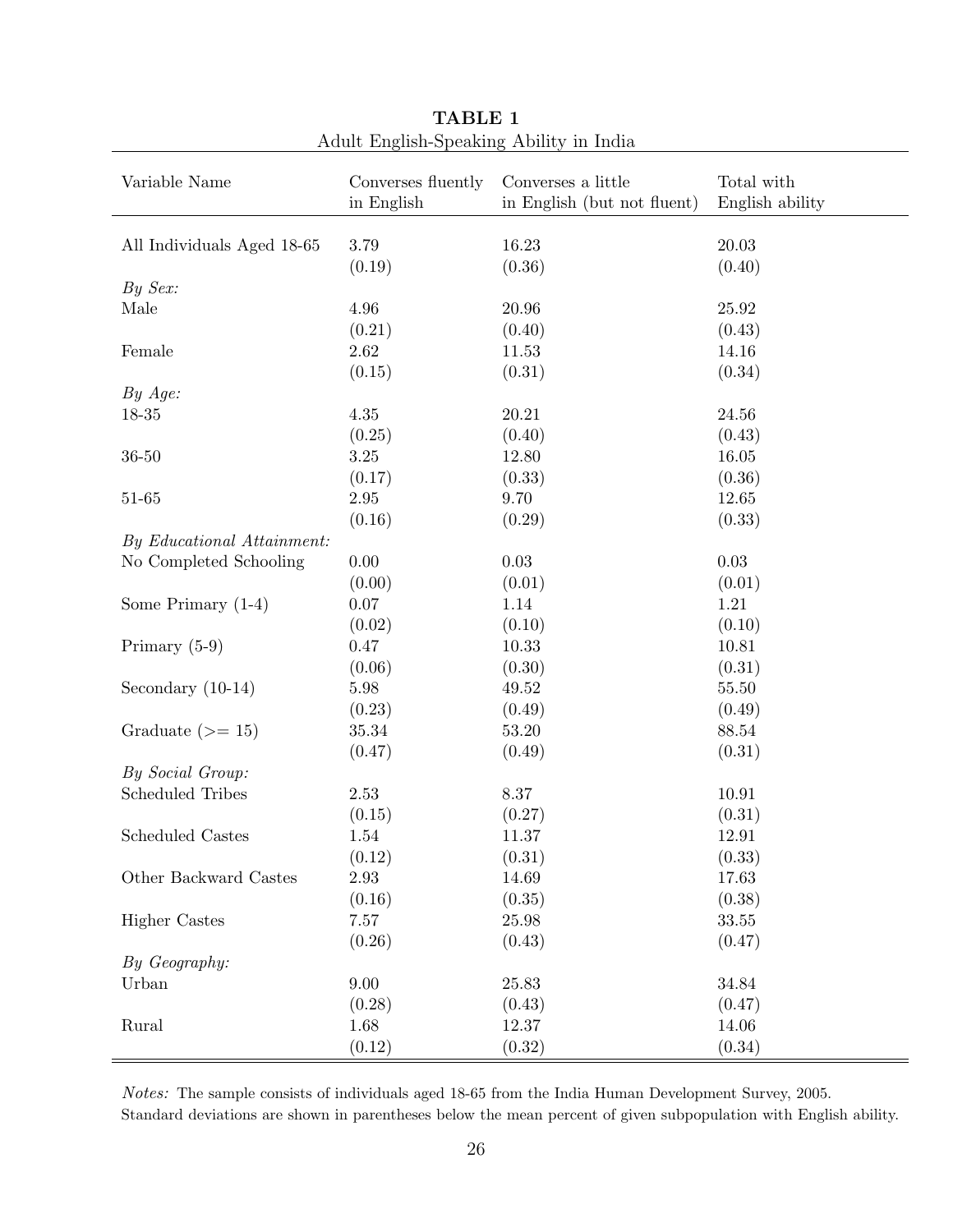#### **Table 2. Summary Statistics**

|                                              | Men in                      | Male                        | Women in                    |
|----------------------------------------------|-----------------------------|-----------------------------|-----------------------------|
|                                              | wage employment             | household heads             | wage employment             |
|                                              | (1)                         | (2)                         | (3)                         |
| Log hourly wage last year                    | 2.250                       | 2.308                       | 1.620                       |
|                                              | (0.763)                     | (0.800)                     | (0.679)                     |
| Log household income last year               |                             | 10.322                      |                             |
| Log monthly per capita consumption last year |                             | (0.980)<br>6.497            |                             |
| <b>Fluent English</b>                        | 0.046                       | (0.678)<br>0.040            | 0.026                       |
| Little English                               | (0.210)                     | (0.197)                     | (0.159)                     |
|                                              | 0.165                       | 0.167                       | 0.060                       |
| Urban residence                              | (0.372)                     | (0.373)                     | (0.238)                     |
|                                              | 0.292                       | 0.291                       | 0.178                       |
| Age                                          | (0.455)                     | (0.454)                     | (0.382)                     |
|                                              | 36.748                      | 44.157                      | 36.366                      |
| Social group: scheduled tribes               | (11.730)                    | (10.998)                    | (11.286)                    |
|                                              | 0.095                       | 0.083                       | 0.152                       |
| Social group: scheduled castes               | (0.293)<br>0.271            | (0.276)<br>0.223            | (0.359)<br>0.313<br>(0.464) |
| Social group: other backward castes          | (0.445)<br>0.338<br>(0.473) | (0.416)<br>0.354            | 0.355<br>(0.479)            |
| Social group: Muslims                        | 0.110<br>(0.313)            | (0.478)<br>0.115<br>(0.319) | 0.058<br>(0.233)            |
| Years of schooling completed: 0              | 0.297                       | 0.316                       | 0.677                       |
|                                              | (0.457)                     | (0.465)                     | (0.468)                     |
| Years of schooling completed: 1              | 0.006                       | 0.006                       | 0.004                       |
|                                              | (0.079)                     | (0.075)                     | (0.061)                     |
| Years of schooling completed: 2              | 0.023                       | 0.026                       | 0.018                       |
|                                              | (0.151)                     | (0.160)                     | (0.133)                     |
| Years of schooling completed: 3              | 0.030                       | 0.034                       | 0.021                       |
|                                              | (0.170)                     | (0.181)                     | (0.143)                     |
| Years of schooling completed: 4              | 0.044                       | 0.049                       | 0.027                       |
|                                              | (0.206)                     | (0.216)                     | (0.163)                     |
| Years of schooling completed: 5              | 0.085                       | 0.089                       | 0.055                       |
| (Primary school completion)                  | (0.279)                     | (0.285)                     | (0.227)                     |
| Years of schooling completed: 6              | 0.032                       | 0.031                       | 0.016                       |
|                                              | (0.177)                     | (0.173)                     | (0.126)                     |
| Years of schooling completed: 7              | 0.055                       | 0.051                       | 0.032                       |
|                                              | (0.227)                     | (0.220)                     | (0.177)                     |
| Years of schooling completed: 8              | 0.069                       | 0.067                       | 0.023                       |
| (Middle school completion)                   | (0.253)                     | (0.250)                     | (0.149)                     |
| Years of schooling completed: 9              | 0.086                       | 0.071                       | 0.023                       |
|                                              | (0.280)                     | (0.257)                     | (0.151)                     |
| Years of schooling completed: 10             | 0.106                       | 0.109                       | 0.030                       |
| (Secondary school completion)                | (0.308)                     | (0.312)                     | (0.170)                     |
| Years of schooling completed: 11             | 0.017                       | 0.017                       | 0.005                       |
|                                              | (0.130)                     | (0.128)                     | (0.071)                     |
| Years of schooling completed: 12             | 0.058                       | 0.054                       | 0.023                       |
| (Higher secondary school completion)         | (0.234)                     | (0.225)                     | (0.150)                     |
| Years of schooling completed: 13             | 0.002                       | 0.002                       | 0.002                       |
|                                              | (0.046)                     | (0.047)                     | (0.040)                     |
| Years of schooling completed: 14             | 0.003                       | 0.003                       | 0.002                       |
|                                              | (0.056)                     | (0.051)                     | (0.041)                     |
| Years of schooling completed: 15             | 0.086                       | 0.075                       | 0.043                       |
| (Bachelor's degree or more)                  | (0.280)                     | (0.263)                     | (0.202)                     |
| Performance on SSLC exam: Class I            | 0.056                       | 0.048                       | 0.033                       |
|                                              | (0.231)                     | (0.214)                     | (0.178)                     |
| Performance on SSLC exam: Class II           | 0.141                       | 0.139                       | 0.048                       |
|                                              | (0.348)                     | (0.346)                     | (0.214)                     |
| Performance on SSLC exam: Class III          | 0.049                       | 0.046                       | 0.014                       |
|                                              | (0.215)                     | (0.210)                     | (0.119)                     |
| Has repeated or failed a grade               | 0.170                       | 0.143                       | 0.063                       |
|                                              | (0.376)                     | (0.350)                     | (0.243)                     |
| Number of observations                       | 32445                       | 33376                       | 12205                       |

Notes: The sample consists of men aged 18-65 from the India Human Development Survey, 2005. Standard deviations are shown in parentheses below the means.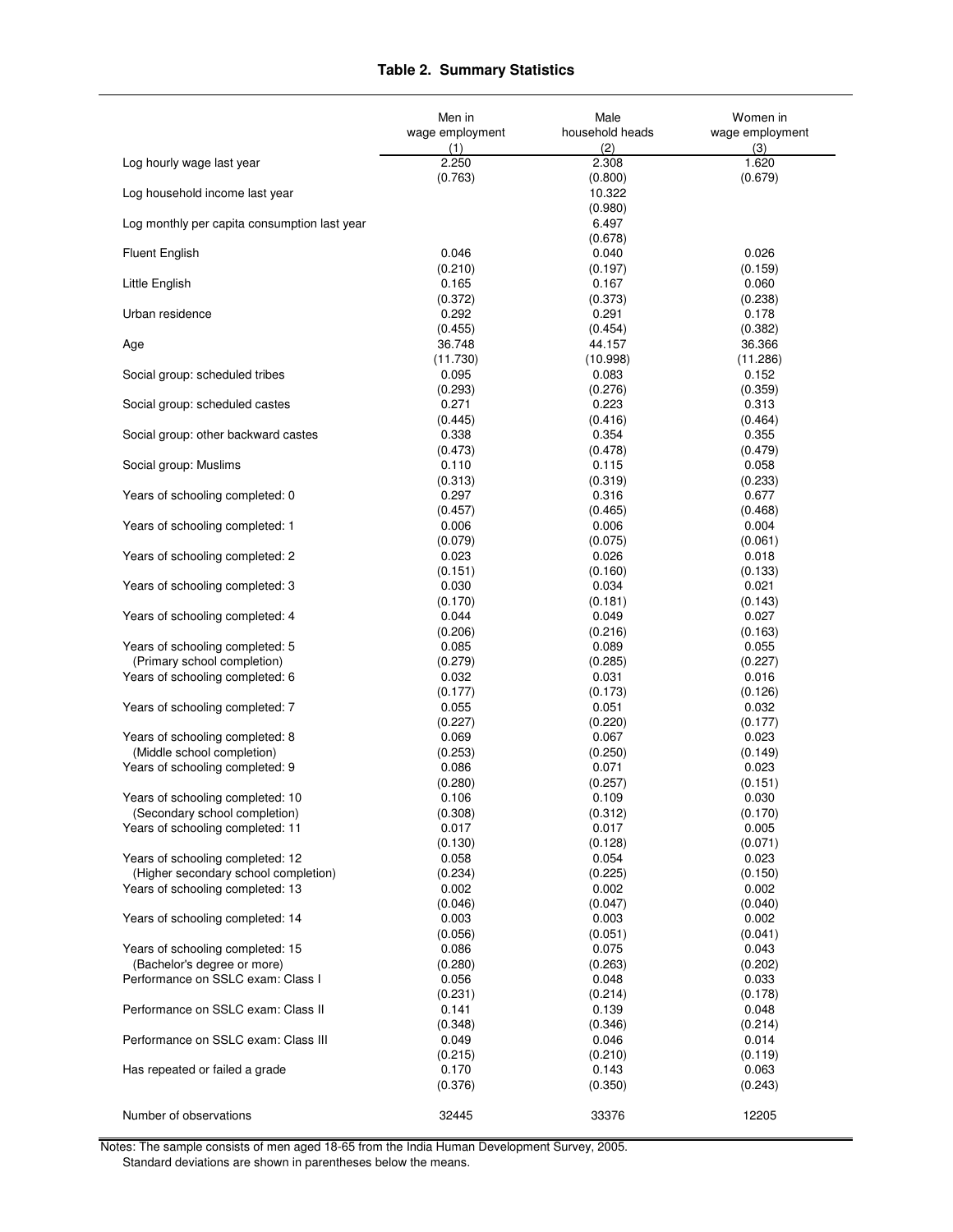|                                                                   | No Controls<br>(1)   | Demographic<br>Controls<br>(2) | Education<br>Controls<br>(3) | Geographic<br>Controls<br>(4) | 'Ability'<br>Controls<br>(5) | <b>District</b><br><b>Fixed Effects</b><br>(6) |
|-------------------------------------------------------------------|----------------------|--------------------------------|------------------------------|-------------------------------|------------------------------|------------------------------------------------|
|                                                                   |                      |                                |                              |                               |                              |                                                |
| <b>Fluent English</b>                                             | 1.370***<br>(0.0230) | $1.201***$<br>(0.0228)         | $0.603***$<br>(0.0301)       | $0.393***$<br>(0.0302)        | $0.339***$<br>(0.0317)       | $0.345***$<br>(0.0301)                         |
| Little English                                                    | $0.690***$           | $0.607***$                     | $0.224***$                   | $0.137***$                    | $0.125***$                   | $0.129***$                                     |
|                                                                   | (0.0168)             | (0.0160)                       | (0.0186)                     | (0.0201)                      | (0.0214)                     | (0.0186)                                       |
| Age                                                               |                      | $0.041***$<br>(0.00242)        | $0.040***$<br>(0.00235)      | $0.032***$<br>(0.00221)       | $0.032***$<br>(0.00222)      | $0.031***$<br>(0.00212)                        |
| Age squared/100                                                   |                      | $-0.039***$                    | $-0.035***$                  | $-0.027***$                   | $-0.027***$                  | $-0.025***$                                    |
|                                                                   |                      | (0.00313)                      | (0.00304)                    | (0.00289)                     | (0.00290)                    | (0.00275)                                      |
| Social group: scheduled castes                                    |                      | $-0.335***$<br>(0.0146)        | $-0.210***$<br>(0.0143)      | $-0.125***$<br>(0.0133)       | $-0.118***$<br>(0.0131)      | $-0.102***$<br>(0.0130)                        |
| Social group: other backward castes                               |                      | $-0.303***$                    | $-0.228***$                  | $-0.119***$                   | $-0.116***$                  | $-0.085***$                                    |
|                                                                   |                      | (0.0146)                       | (0.0142)                     | (0.0136)                      | (0.0137)                     | (0.0132)                                       |
| Social group: scheduled tribes                                    |                      | $-0.529***$<br>(0.0172)        | $-0.385***$<br>(0.0173)      | $-0.237***$<br>(0.0180)       | $-0.231***$<br>(0.0177)      | $-0.167***$<br>(0.0175)                        |
| Social group: Muslims                                             |                      | $-0.236***$                    | $-0.102***$                  | $-0.158***$                   | $-0.156***$                  | $-0.112***$                                    |
|                                                                   |                      | (0.0172)                       | (0.0166)                     | (0.0163)                      | (0.0162)                     | (0.0164)                                       |
| Years of schooling completed: 1                                   |                      |                                | 0.069                        | 0.0606                        | $0.066*$                     | $0.069*$                                       |
| Years of schooling completed: 2                                   |                      |                                | (0.0425)<br>0.041            | (0.0396)<br>0.037             | (0.0397)<br>0.041            | (0.0410)<br>$0.056**$                          |
|                                                                   |                      |                                | (0.0268)                     | (0.0251)                      | (0.0252)                     | (0.0230)                                       |
| Years of schooling completed: 3                                   |                      |                                | $0.047*$                     | 0.017                         | 0.027                        | $0.044*$                                       |
|                                                                   |                      |                                | (0.0267)<br>$0.092***$       | (0.0268)<br>$0.048***$        | (0.0263)<br>$0.057***$       | (0.0231)<br>$0.075***$                         |
| Years of schooling completed: 4                                   |                      |                                | (0.0188)                     | (0.0174)                      | (0.0176)                     | (0.0166)                                       |
| Years of schooling completed: 5                                   |                      |                                | $0.187***$                   | $0.123***$                    | $0.133***$                   | $0.122***$                                     |
| (Primary school completion)                                       |                      |                                | (0.0161)                     | (0.0143)                      | (0.0142)                     | (0.0145)                                       |
| Years of schooling completed: 6                                   |                      |                                | $0.228***$<br>(0.0242)       | $0.128***$<br>(0.0218)        | $0.140***$<br>(0.0218)       | $0.148***$<br>(0.0210)                         |
| Years of schooling completed: 7                                   |                      |                                | $0.266***$                   | $0.185***$                    | $0.200***$                   | $0.191***$                                     |
|                                                                   |                      |                                | (0.0209)                     | (0.0201)                      | (0.0202)                     | (0.0193)                                       |
| Years of schooling completed: 8<br>(Middle school completion)     |                      |                                | $0.336***$                   | $0.217***$                    | $0.234***$                   | $0.232***$                                     |
| Years of schooling completed: 9                                   |                      |                                | (0.0188)<br>$0.352***$       | (0.0180)<br>$0.239***$        | (0.0185)<br>$0.266***$       | (0.0175)<br>$0.254***$                         |
|                                                                   |                      |                                | (0.0181)                     | (0.0173)                      | (0.0179)                     | (0.0167)                                       |
| Years of schooling completed: 10                                  |                      |                                | $0.520***$                   | $0.377***$                    | $0.373***$                   | $0.334***$                                     |
| (Secondary school completion)<br>Years of schooling completed: 11 |                      |                                | (0.0194)<br>$0.360***$       | (0.0206)<br>$0.334***$        | (0.0605)<br>$0.325***$       | (0.0408)<br>$0.292***$                         |
|                                                                   |                      |                                | (0.0387)                     | (0.0364)                      | (0.0638)                     | (0.0513)                                       |
| Years of schooling completed: 12                                  |                      |                                | $0.579***$                   | $0.467***$                    | $0.435***$                   | $0.410***$                                     |
| (Higher secondary school completion)                              |                      |                                | (0.0265)<br>$0.621***$       | (0.0264)<br>$0.529***$        | (0.0593)<br>$0.496***$       | (0.0453)<br>$0.518***$                         |
| Years of schooling completed: 13                                  |                      |                                | (0.105)                      | (0.0997)                      | (0.107)                      | (0.106)                                        |
| Years of schooling completed: 14                                  |                      |                                | $0.605***$                   | $0.536***$                    | $0.490***$                   | $0.474***$                                     |
|                                                                   |                      |                                | (0.106)                      | (0.109)                       | (0.122)                      | (0.110)                                        |
| Years of schooling completed: 15<br>(Bachelor's degree or more)   |                      |                                | $0.913***$<br>(0.0286)       | $0.796***$<br>(0.0283)        | $0.720***$<br>(0.0607)       | $0.679***$<br>(0.0457)                         |
| Performance on SSLC exam: Class I                                 |                      |                                |                              |                               | $0.227***$                   | $0.236***$                                     |
|                                                                   |                      |                                |                              |                               | (0.0687)                     | (0.0494)                                       |
| Performance on SSLC exam: Class II                                |                      |                                |                              |                               | 0.065<br>(0.0640)            | 0.070<br>(0.0456)                              |
| Performance on SSLC exam: Class III                               |                      |                                |                              |                               | $-0.094$                     | $-0.063$                                       |
|                                                                   |                      |                                |                              |                               | (0.0646)                     | (0.0465)                                       |
| Has repeated or failed a grade                                    |                      |                                |                              |                               | $-0.061***$                  | $-0.069***$                                    |
| Urban residence                                                   |                      |                                |                              | $0.413***$                    | (0.0155)<br>$0.405***$       | (0.0128)<br>$0.341***$                         |
|                                                                   |                      |                                |                              | (0.0110)                      | (0.0108)                     | (0.0134)                                       |
| State fixed effects                                               | No                   | No                             | No                           | Yes                           | Yes                          | No                                             |
| District fixed effects<br>R-squared                               | No<br>0.231          | No<br>0.299                    | No<br>0.360                  | No<br>0.455                   | No<br>0.459                  | Yes<br>0.516                                   |
| Number of observations                                            | 32445                | 32445                          | 32445                        | 32445                         | 32445                        | 32445                                          |

#### **Table 3. Effect of English-Speaking Ability on Wages, Men**

Notes: The sample consists of men aged 18-65 who reported wage and salary work from the India Human Development Survey, 2005. The dependent variable is log hourly wage. The omitted social group are the high castes (88% of this omitted group), Christians, Sikhs and Jains. The omitted educational attainment group is zero years of schooling completed. Robust standard errors are shown in parentheses. Asterisks denote significance levels (\*=.10, \*\*=.05, \*\*\*=.01).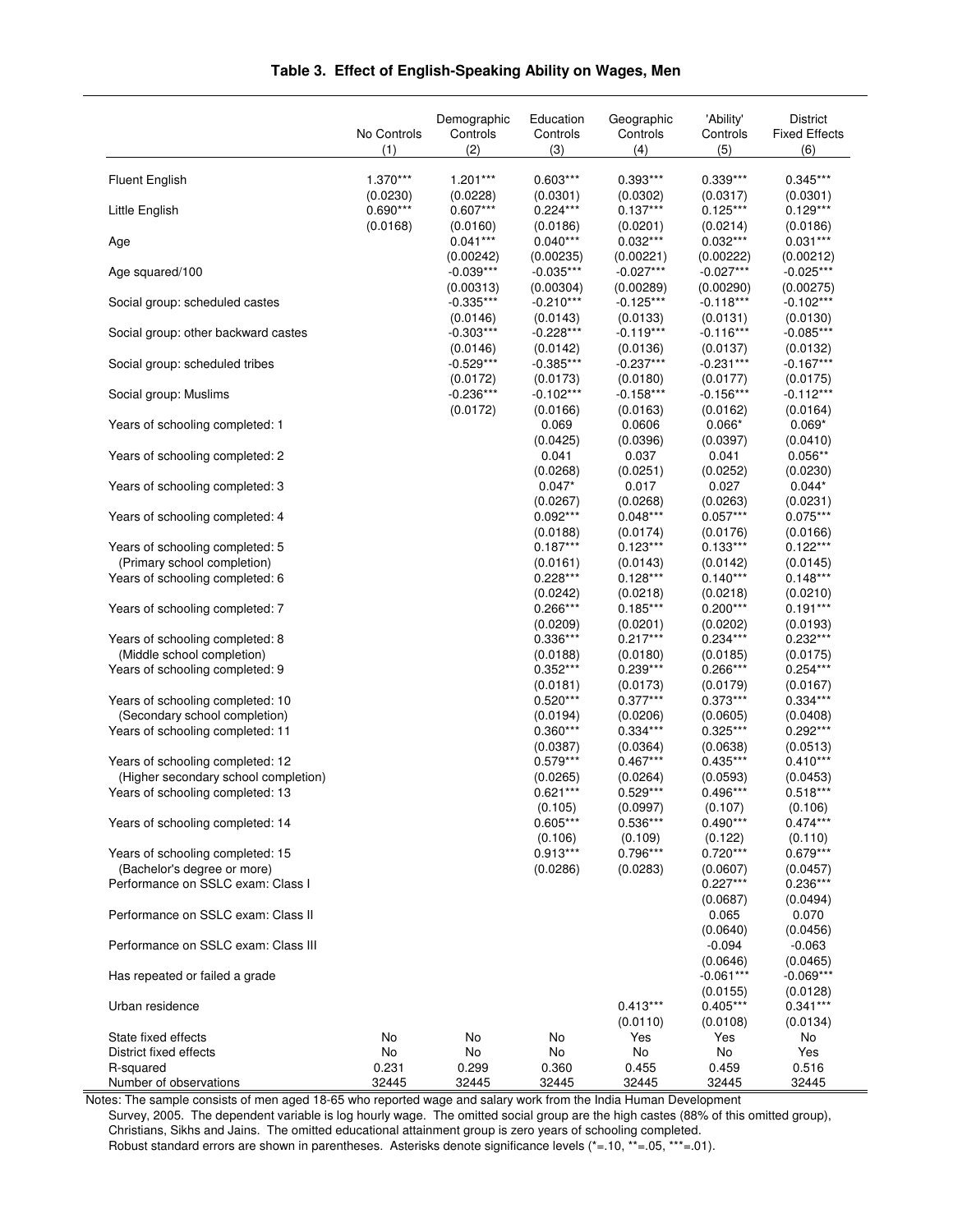#### **Table 4. Effects of English-Speaking Ability for Male-Headed Households**

|                        | Dependent Variable:                 |              |                      |                                           |                                                   |              |  |  |
|------------------------|-------------------------------------|--------------|----------------------|-------------------------------------------|---------------------------------------------------|--------------|--|--|
|                        | Household Head's<br>Log Hourly Wage |              |                      | Household's Log Total<br>Income Last Year | Household's Log Monthly<br>Per Capita Expenditure |              |  |  |
|                        | <b>District</b>                     | Add Father's | <b>District</b>      | Add Father's                              | <b>District</b>                                   | Add Father's |  |  |
|                        | <b>Fixed Effects</b>                | Education    | <b>Fixed Effects</b> | Education                                 | <b>Fixed Effects</b>                              | Education    |  |  |
|                        | (1)                                 | (2)          | (3)                  | (4)                                       | (5)                                               | (6)          |  |  |
| <b>Fluent English</b>  | $0.330***$                          | $0.312***$   | $0.337***$           | $0.320***$                                | $0.257***$                                        | $0.235***$   |  |  |
|                        | (0.0378)                            | (0.0380)     | (0.0365)             | (0.0364)                                  | (0.0231)                                          | (0.0232)     |  |  |
| Little English         | $0.163***$                          | $0.160***$   | $0.113***$           | $0.106***$                                | $0.103***$                                        | $0.098***$   |  |  |
|                        | (0.0238)                            | (0.0237)     | (0.0240)             | (0.0239)                                  | (0.0140)                                          | (0.0142)     |  |  |
| R-squared              | 0.556                               | 0.557        | 0.369                | 0.373                                     | 0.468                                             | 0.473        |  |  |
| Number of observations | 21057                               | 20672        | 32916                | 32272                                     | 33340                                             | 32688        |  |  |

Notes: The sample consists of male heads of household aged 18-65 from the India Human Development Survey, 2005.

Each column reports the results of a separate regression that also controls for an age quadratic, social group dummies,

education dummies, urban dummy, district dummies, exam performance dummies, and dummy for failing or repeating a grade (i.e., the same specification as in Table 3, Column 6). The even columns also control for a full set of dummies for father's years of schooling completed. Robust standard errors are shown in parentheses. Asterisks denote significance levels (\*=.10, \*\*=.05, \*\*\*=.01).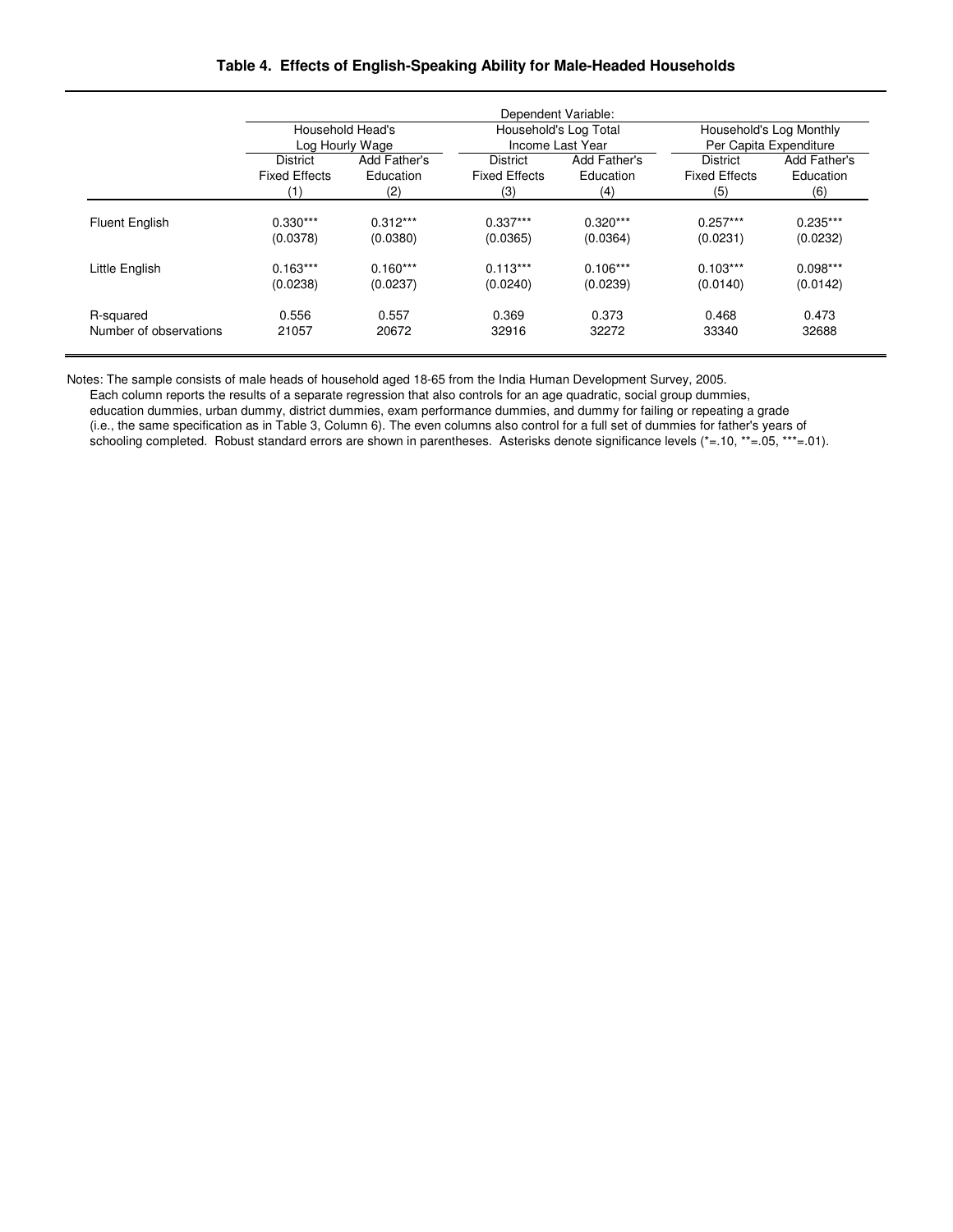| Variable 1:<br>Variable 2:<br>Variable 3:        | <b>Base</b>            | Urban/Rural<br>Urban   | <b>Social Group</b><br><b>ST</b><br>SC<br>OBC | Age<br>36-50<br>$51 - 65$ | <b>Education</b><br><b>BA</b><br>Secondary | <b>Age-Education</b><br>Age 36-65<br>BA<br>Secondary | <b>Age-Education</b><br>Age 36-65<br><b>BA</b> |
|--------------------------------------------------|------------------------|------------------------|-----------------------------------------------|---------------------------|--------------------------------------------|------------------------------------------------------|------------------------------------------------|
| Omitted group:                                   | (1)                    | Rural<br>(2)           | <b>Higher castes</b><br>(3)                   | Age 18-35<br>(4)          | < 10 yrs schooling<br>(5)                  | Lower educ & younger<br>(6)                          | Lower educ & younger<br>(7)                    |
|                                                  |                        |                        |                                               |                           |                                            |                                                      |                                                |
| <b>Fluent English</b>                            | $0.345***$<br>(0.0301) | $0.361***$<br>(0.0523) | $0.395***$<br>(0.0345)                        | $0.113***$<br>(0.0369)    | $0.241**$<br>(0.108)                       | 0.041<br>(0.172)                                     | $0.134**$<br>(0.0523)                          |
| Little English                                   | $0.129***$<br>(0.0186) | $0.135***$<br>(0.0256) | $0.150***$<br>(0.0232)                        | $-0.074***$<br>(0.0180)   | $0.069***$<br>(0.0245)                     | $-0.039$<br>(0.0249)                                 | $-0.060***$<br>(0.0188)                        |
| Fluent English x Variable 1                      |                        | $-0.028$<br>(0.0537)   | $-0.042$<br>(0.113)                           | $0.376***$<br>(0.0439)    | 0.123<br>(0.121)                           | $0.391*$<br>(0.217)                                  | $0.401***$<br>(0.0719)                         |
| Little English x Variable 1                      |                        | $-0.015$<br>(0.0286)   | 0.057<br>(0.0643)                             | $0.369***$<br>(0.0267)    | 0.095<br>(0.0606)                          | $0.263***$<br>(0.0453)                               | $0.406***$<br>(0.0301)                         |
| Fluent English x Variable 2                      |                        |                        | $-0.180**$<br>(0.0708)                        | $0.565***$<br>(0.0554)    | 0.155<br>(0.115)                           | $0.360*$<br>(0.186)                                  | $0.267***$<br>(0.0881)                         |
| Little English x Variable 2                      |                        |                        | $-0.094***$<br>(0.0322)                       | $0.611***$<br>(0.0486)    | $0.091***$<br>(0.0352)                     | $0.210***$<br>(0.0733)                               | $0.231***$<br>(0.0714)                         |
| Fluent English x Variable 3                      |                        |                        | $-0.075$<br>(0.0500)                          |                           |                                            | 0.223<br>(0.179)                                     |                                                |
| Little English x Variable 3                      |                        |                        | $-0.011$<br>(0.0351)                          |                           |                                            | $0.087**$<br>(0.0357)                                |                                                |
| Fluent English x BA<br>x Age 36-65               |                        |                        |                                               |                           |                                            | $-0.511**$<br>(0.241)                                | $-0.523***$<br>(0.126)                         |
| Little English x BA<br>x Age 36-65               |                        |                        |                                               |                           |                                            | $-0.292**$<br>(0.114)                                | $-0.436***$<br>(0.109)                         |
| Fluent English x Secondary<br>School x Age 36-65 |                        |                        |                                               |                           |                                            | $-0.267$<br>(0.231)                                  |                                                |
| Little English x Secondary<br>School x Age 36-65 |                        |                        |                                               |                           |                                            | $-0.0749$<br>(0.0642)                                |                                                |

#### **Table 5. Heterogeneity in Effect of English-Speaking Ability on Log Hourly Wages, Men**

Notes: The sample consists of men aged 18-65 who reported wage and salary work from the India Human Development Survey, 2005 (32,445 observations). The dependent variable is log hourly wage. Each column reports the results of a separate regression that also controls for an age quadratic, social group dummies, education dummies, urban dummy, district dummies, exam performance dummies, and dummy for failing or repeating a grade (i.e., the same specification as in Table 3, Column 6). Columns 4, 6 and 7 additionally control for a dummy for being age 36-50 and one for being 51-65.Columns 6 and 7 also allow effects of education to vary by the age groups. Robust standard errors are shown in parentheses. Asterisks denote significance levels (\*=.10, \*\*=.05, \*\*\*=.01).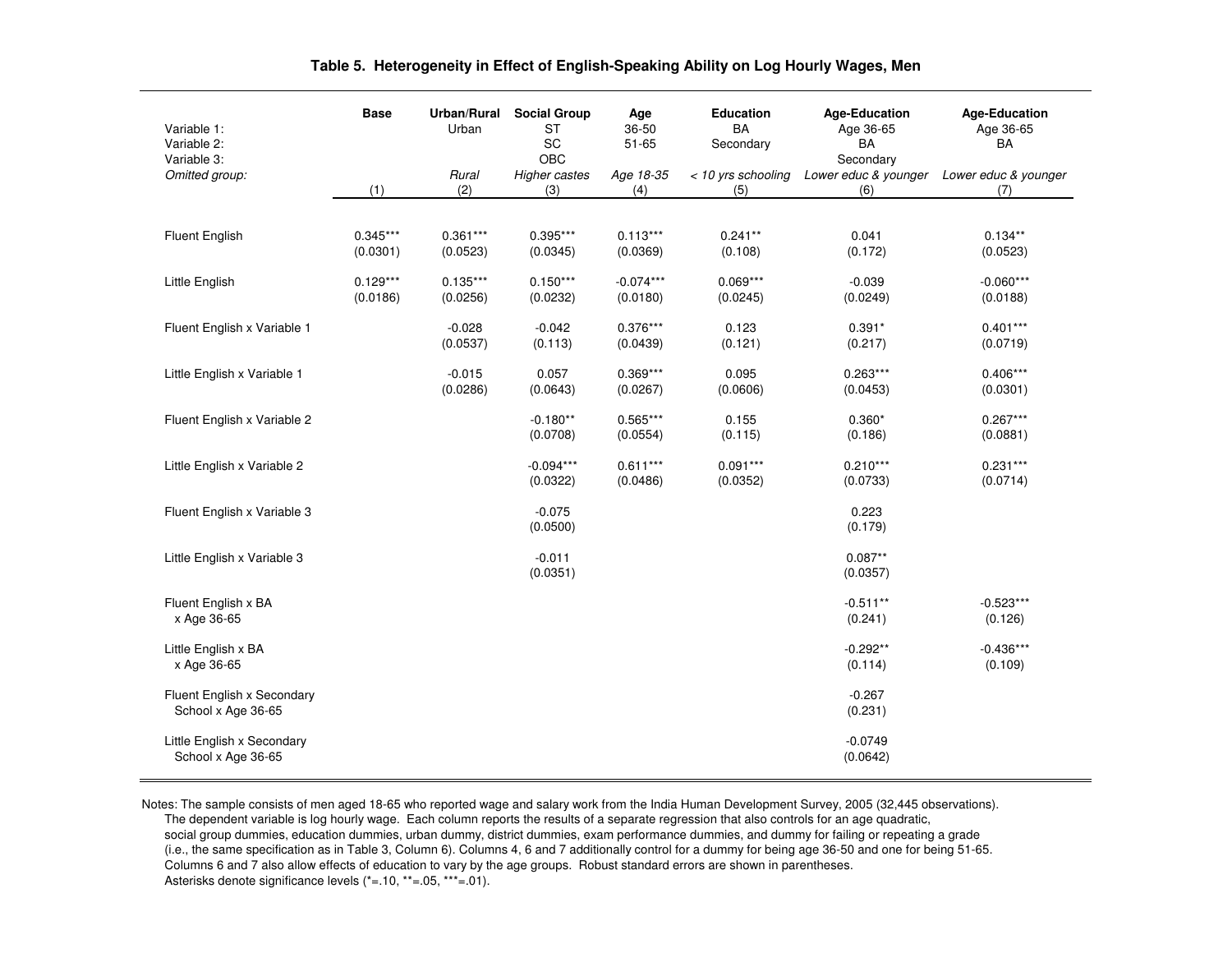|  | Appendix Table 1. Effect of English-Speaking Ability on Wages, Women |
|--|----------------------------------------------------------------------|
|  |                                                                      |

|                                                                   | No Controls<br>(1) | Demographic<br>Controls<br>(2) | Education<br>Controls<br>(3) | Geographic<br>Controls<br>(4) | 'Ability'<br>Controls<br>(5) | <b>District</b><br><b>Fixed Effects</b><br>(6) |
|-------------------------------------------------------------------|--------------------|--------------------------------|------------------------------|-------------------------------|------------------------------|------------------------------------------------|
| <b>Fluent English</b>                                             | 1.619***           | 1.526***                       | $0.549***$                   | $0.322***$                    | $0.259***$                   | $0.223***$                                     |
|                                                                   | (0.0705)           | (0.0693)                       | (0.110)                      | (0.0849)                      | (0.0803)                     | (0.0775)                                       |
| Little English                                                    | $0.916***$         | $0.892***$                     | $0.217**$                    | 0.092                         | 0.081                        | $0.100**$                                      |
|                                                                   | (0.117)            | (0.0989)                       | (0.0953)                     | (0.0670)                      | (0.0560)                     | (0.0511)                                       |
| Age                                                               |                    | $0.021***$<br>(0.00681)        | $0.024***$<br>(0.00419)      | $0.015***$<br>(0.00348)       | $0.0136***$<br>(0.00331)     | $0.0129***$<br>(0.00294)                       |
| Age squared/100                                                   |                    | $-0.019**$                     | $-0.019***$                  | $-0.011**$                    | $-0.010**$                   | $-0.010***$                                    |
|                                                                   |                    | (0.00818)                      | (0.00523)                    | (0.00443)                     | (0.00425)                    | (0.00382)                                      |
| Social group: scheduled castes                                    |                    | $-0.241***$                    | $-0.140***$                  | $-0.077***$                   | $-0.0747***$                 | $-0.066***$                                    |
| Social group: other backward castes                               |                    | (0.0390)<br>$-0.282***$        | (0.0274)<br>$-0.211***$      | (0.0227)<br>$-0.114***$       | (0.0225)<br>$-0.113***$      | (0.0219)<br>$-0.077***$                        |
|                                                                   |                    | (0.0279)                       | (0.0260)                     | (0.0220)                      | (0.0219)                     | (0.0217)                                       |
| Social group: scheduled tribes                                    |                    | $-0.283***$                    | $-0.183***$                  | $-0.093***$                   | $-0.090***$                  | $-0.061**$                                     |
|                                                                   |                    | (0.0301)                       | (0.0278)                     | (0.0239)                      | (0.0238)                     | (0.0242)                                       |
| Social group: Muslims                                             |                    | $-0.220***$<br>(0.0351)        | $-0.149***$<br>(0.0339)      | $-0.204***$<br>(0.0312)       | $-0.203***$<br>(0.0311)      | $-0.183***$<br>(0.0314)                        |
| Years of schooling completed: 1                                   |                    |                                | $0.225**$                    | $0.159*$                      | $0.173*$                     | 0.116                                          |
|                                                                   |                    |                                | (0.101)                      | (0.0958)                      | (0.0954)                     | (0.0962)                                       |
| Years of schooling completed: 2                                   |                    |                                | $0.086*$                     | $0.073*$                      | $0.079*$                     | $0.069*$                                       |
| Years of schooling completed: 3                                   |                    |                                | (0.0486)<br>$0.076**$        | (0.0420)<br>0.02              | (0.0423)<br>0.038            | (0.0386)<br>0.039                              |
|                                                                   |                    |                                | (0.0358)                     | (0.0268)                      | (0.0284)                     | (0.0249)                                       |
| Years of schooling completed: 4                                   |                    |                                | $-0.022$                     | $-0.069**$                    | $-0.043$                     | $-0.044$                                       |
|                                                                   |                    |                                | (0.0352)                     | (0.0315)                      | (0.0327)                     | (0.0296)                                       |
| Years of schooling completed: 5<br>(Primary school completion)    |                    |                                | $0.127***$                   | $0.080**$                     | $0.104***$                   | $0.082***$                                     |
| Years of schooling completed: 6                                   |                    |                                | (0.0433)<br>$0.165***$       | (0.0315)<br>$0.078**$         | (0.0274)<br>$0.099**$        | (0.0275)<br>$0.113***$                         |
|                                                                   |                    |                                | (0.0409)                     | (0.0390)                      | (0.0398)                     | (0.0369)                                       |
| Years of schooling completed: 7                                   |                    |                                | $0.156***$                   | $0.093***$                    | $0.114***$                   | $0.081***$                                     |
|                                                                   |                    |                                | (0.0370)<br>$0.275***$       | (0.0323)                      | (0.0330)<br>$0.173***$       | (0.0307)<br>$0.142***$                         |
| Years of schooling completed: 8<br>(Middle school completion)     |                    |                                | (0.0431)                     | $0.142***$<br>(0.0385)        | (0.0381)                     | (0.0358)                                       |
| Years of schooling completed: 9                                   |                    |                                | $0.208***$                   | $0.124***$                    | $0.178***$                   | $0.166***$                                     |
|                                                                   |                    |                                | (0.0395)                     | (0.0347)                      | (0.0380)                     | (0.0372)                                       |
| Years of schooling completed: 10                                  |                    |                                | $0.568***$                   | $0.404***$                    | $0.385***$                   | $0.287***$                                     |
| (Secondary school completion)<br>Years of schooling completed: 11 |                    |                                | (0.0669)<br>$0.456***$       | (0.0570)<br>$0.407***$        | (0.0822)<br>$0.390***$       | (0.0769)<br>0.389***                           |
|                                                                   |                    |                                | (0.124)                      | (0.112)                       | (0.132)                      | (0.122)                                        |
| Years of schooling completed: 12                                  |                    |                                | $0.806***$                   | $0.627***$                    | $0.562***$                   | $0.513***$                                     |
| (Higher secondary school completion)                              |                    |                                | (0.0926)                     | (0.0723)                      | (0.103)                      | (0.0970)                                       |
| Years of schooling completed: 13                                  |                    |                                | $0.579***$<br>(0.189)        | $0.397***$<br>(0.142)         | $0.378**$<br>(0.166)         | $0.309*$<br>(0.168)                            |
| Years of schooling completed: 14                                  |                    |                                | $0.941***$                   | $0.818***$                    | $0.733***$                   | $0.672***$                                     |
|                                                                   |                    |                                | (0.193)                      | (0.188)                       | (0.198)                      | (0.178)                                        |
| Years of schooling completed: 15                                  |                    |                                | 1.198***                     | 1.005***                      | $0.898***$                   | $0.841***$                                     |
| (Bachelor's degree or more)<br>Performance on SSLC exam: Class I  |                    |                                | (0.102)                      | (0.0770)                      | (0.103)<br>$0.248***$        | (0.0989)<br>$0.239***$                         |
|                                                                   |                    |                                |                              |                               | (0.0958)                     | (0.0925)                                       |
| Performance on SSLC exam: Class II                                |                    |                                |                              |                               | 0.058                        | 0.040                                          |
|                                                                   |                    |                                |                              |                               | (0.0897)                     | (0.0847)                                       |
| Performance on SSLC exam: Class III                               |                    |                                |                              |                               | $-0.059$                     | $-0.031$                                       |
| Has repeated or failed a grade                                    |                    |                                |                              |                               | (0.0930)<br>$-0.115***$      | (0.0914)<br>$-0.080***$                        |
|                                                                   |                    |                                |                              |                               | (0.0297)                     | (0.0275)                                       |
| Urban residence                                                   |                    |                                |                              | $0.390***$                    | 0.385***                     | $0.300***$                                     |
|                                                                   |                    |                                |                              | (0.0190)                      | (0.0189)                     | (0.0242)                                       |
| State fixed effects<br>District fixed effects                     | No<br>No           | No<br>No                       | No<br>No                     | Yes<br>No                     | Yes<br>No                    | No<br>Yes                                      |
| R-squared                                                         | 0.237              | 0.269                          | 0.325                        | 0.437                         | 0.440                        | 0.550                                          |
| Number of observations                                            | 12205              | 12205                          | 12205                        | 12205                         | 12205                        | 12205                                          |

Notes: The sample consists of women aged 18-65 who reported wage and salary work from the India Human Development Survey, 2005. The dependent variable is log hourly wage. The omitted social group are the high castes (89% of this omitted group), Christians, Sikhs and Jains. The omitted educational attainment group is zero years of schooling completed. Robust standard errors are shown in parentheses. Asterisks denote significance levels (\*=.10, \*\*=.05, \*\*\*=.01).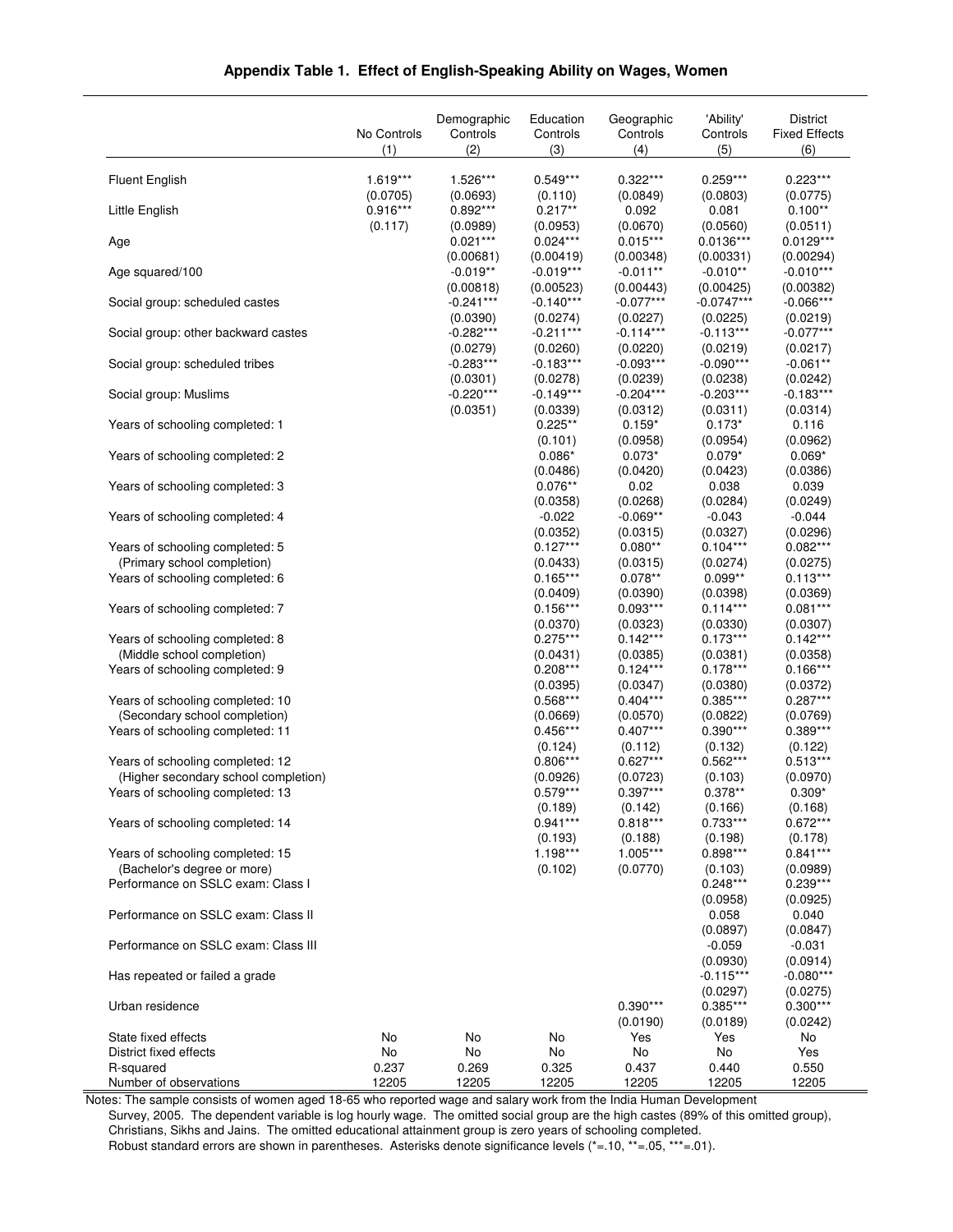| Variable 1:<br>Variable 2:<br>Variable 3:        | <b>Base</b>            | Urban/Rural<br>Urban   | <b>Social Group</b><br><b>ST</b><br>SC<br>OBC | Age<br>36-50<br>$51 - 65$ | <b>Education</b><br><b>BA</b><br>Secondary | <b>Age-Education</b><br>Age 36-65<br>BA<br>Secondary | <b>Age-Education</b><br>Age 36-65<br>BA |
|--------------------------------------------------|------------------------|------------------------|-----------------------------------------------|---------------------------|--------------------------------------------|------------------------------------------------------|-----------------------------------------|
| Omitted group:                                   | (1)                    | Rural<br>(2)           | <b>Higher castes</b><br>(3)                   | Age 18-35<br>(4)          | < 10 yrs schooling<br>(5)                  | Lower educ & younger<br>(6)                          | Lower educ & younger<br>(7)             |
|                                                  |                        |                        |                                               |                           |                                            |                                                      |                                         |
| <b>Fluent English</b>                            | $0.223***$<br>(0.0775) | 0.019<br>(0.134)       | $0.335***$<br>(0.0818)                        | 0.061<br>(0.0857)         | $-0.022$<br>(0.458)                        | $0.429**$<br>(0.175)                                 | $-0.116$<br>(0.106)                     |
| Little English                                   | $0.100**$<br>(0.0511)  | 0.002<br>(0.0583)      | $0.301***$<br>(0.0662)                        | $-0.099**$<br>(0.0494)    | $-0.013$<br>(0.0771)                       | $-0.120$<br>(0.0760)                                 | $-0.093*$<br>(0.0523)                   |
| Fluent English x Variable 1                      |                        | $0.353**$<br>(0.140)   | $-0.064$<br>(0.144)                           | $0.358***$<br>(0.0956)    | 0.463<br>(0.478)                           | $-0.846$<br>(0.718)                                  | $0.602***$<br>(0.185)                   |
| Little English x Variable 1                      |                        | $0.244***$<br>(0.0670) | 0.014<br>(0.122)                              | $0.503***$<br>(0.0726)    | $0.325*$<br>(0.169)                        | $0.294*$<br>(0.176)                                  | $0.533***$<br>(0.0893)                  |
| Fluent English x Variable 2                      |                        |                        | $-0.255$<br>(0.167)                           | $0.753***$<br>(0.135)     | 0.229<br>(0.466)                           | 0.121<br>(0.239)                                     | $0.663***$<br>(0.194)                   |
| Little English x Variable 2                      |                        |                        | $-0.382***$<br>(0.0836)                       | $0.978***$<br>(0.114)     | $0.161*$<br>(0.0968)                       | $0.410**$<br>(0.178)                                 | $0.381**$<br>(0.168)                    |
| Fluent English x Variable 3                      |                        |                        | $-0.098$<br>(0.132)                           |                           |                                            | $-0.408**$<br>(0.197)                                |                                         |
| Little English x Variable 3                      |                        |                        | $-0.303***$<br>(0.0769)                       |                           |                                            | $0.187*$<br>(0.100)                                  |                                         |
| Fluent English x BA<br>x Age 36-65               |                        |                        |                                               |                           |                                            | 0.450<br>(0.770)                                     | $-0.997***$<br>(0.332)                  |
| Little English x BA<br>x Age 36-65               |                        |                        |                                               |                           |                                            | $-0.355$<br>(0.328)                                  | $-0.591**$<br>(0.289)                   |
| Fluent English x Secondary<br>School x Age 36-65 |                        |                        |                                               |                           |                                            | $0.790***$<br>(0.256)                                |                                         |
| Little English x Secondary<br>School x Age 36-65 |                        |                        |                                               |                           |                                            | 1.001<br>(0.746)                                     |                                         |

#### **Appendix Table 2. Heterogeneity in Effect of English-Speaking Ability on Log Hourly Wages, Women**

Notes: The sample consists of women aged 18-65 who reported wage and salary work from the India Human Development Survey, 2005 (12,205 observations). The dependent variable is log hourly wage. Each column reports the results of a separate regression that also controls for an age quadratic, social group dummies, education dummies, urban dummy, district dummies, exam performance dummies, and dummy for failing or repeating a grade (i.e., the same specification as in Appendix Table 1, Column 6). Columns 4, 6 and 7 additionally control for a dummy for being age 36-50 and one for being 51-65.Columns 6 and 7 also allow effects of education to vary by the age groups. Robust standard errors are shown in parentheses. Asterisks denote significance levels (\*=.10, \*\*=.05, \*\*\*=.01).